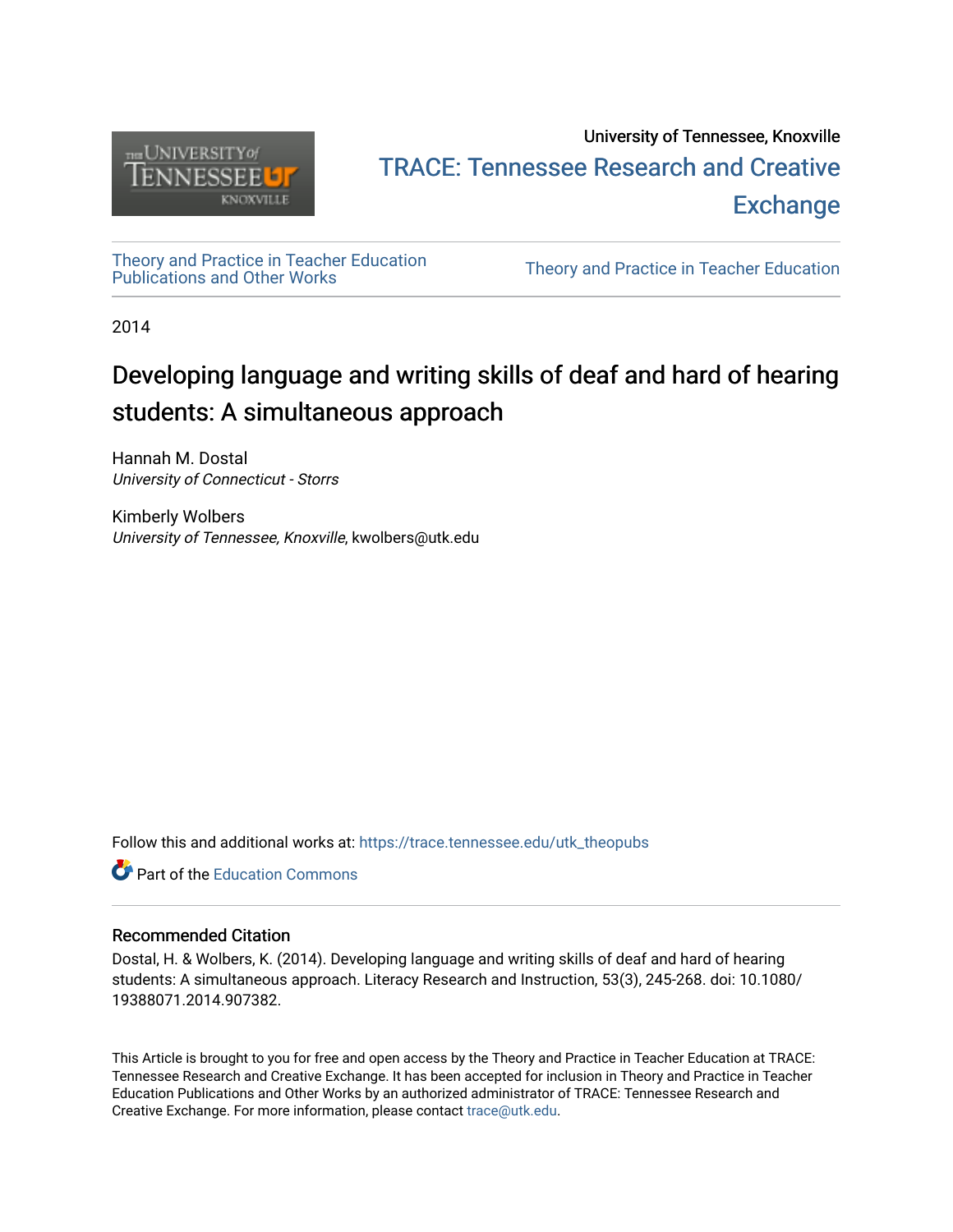# **Developing language and writing skills of deaf and hard of hearing students:**

# **A simultaneous approach**

This is an Accepted Manuscript of an article published by Taylor & Francis in *Literacy Research and Instruction* on May 9, 2014 available online: http://www.tandfonline.com/doi/abs/10.1080/19388071.2014.907382#.V0xb9ZMrKCQ.

Hannah M. Dostal, University of Connecticut

Kimberly A. Wolbers, University of Tennessee

#### Author's Note

Preliminary findings of this research were presented at the meeting of the American

Educational Research Association, San Francisco, CA.

Correspondence should be sent to Hannah Dostal, Department of Curriculum and

Instruction, University of Connecticut, 249 Glenbrook Road, Unit 3033, Storrs, Connecticut,

06269. E-mail: hannah.dostal@uconn.edu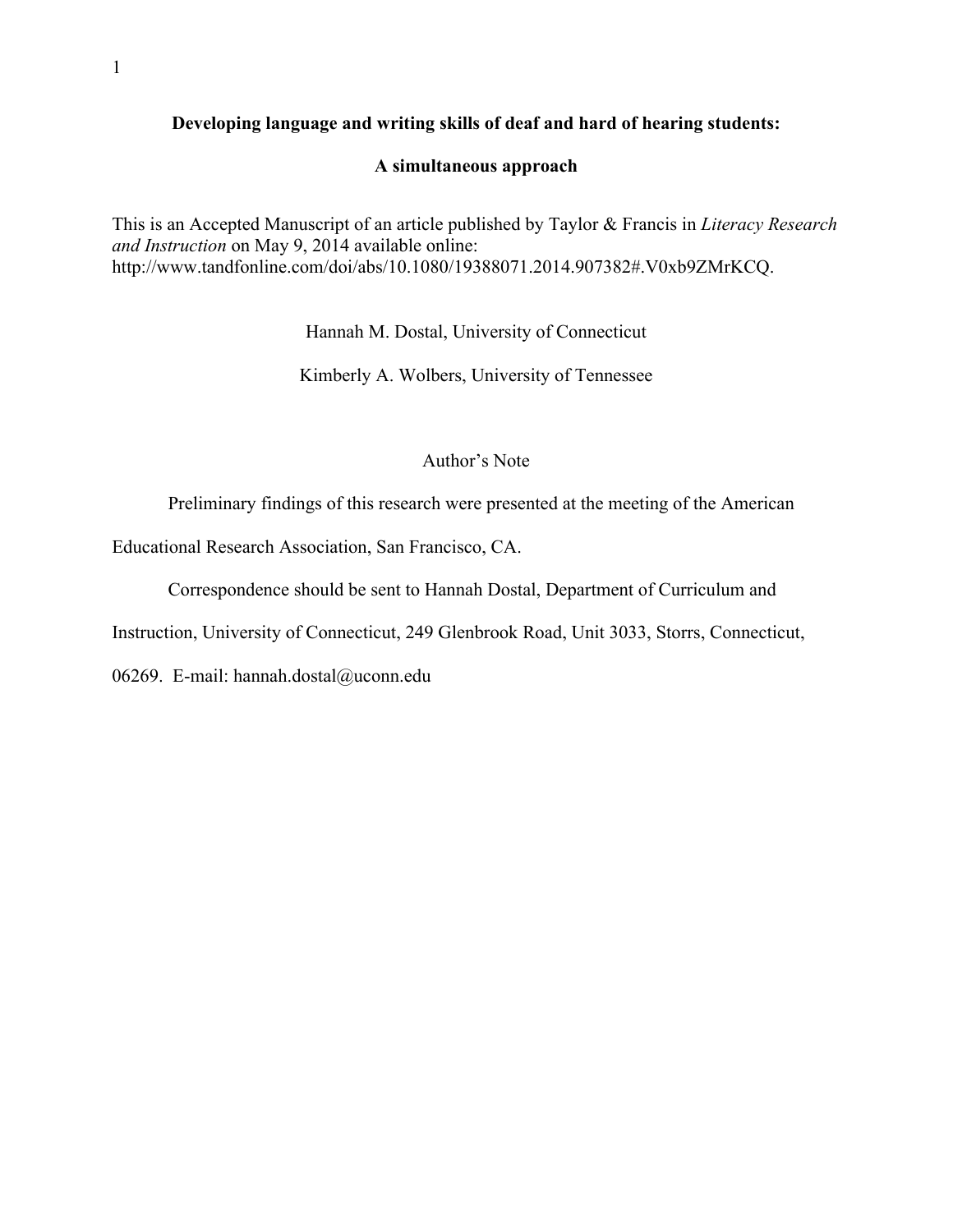# **Developing Language and Writing Skills of Deaf and Hard of Hearing Students: A Simultaneous Approach**

## Abstract

In school, deaf and hard of hearing students (d/hh) are often exposed to American Sign Language (ASL) while also developing literacy skills in English. ASL does not have a written form, but is a fully accessible language to the d/hh through which it is possible to mediate understanding, draw on prior experiences and engage critical thinking and reasoning (Allington & Johnston, 2002, Vygotsky, 1987; Wertch, 1991). This study investigates the impact of Strategic and Interactive Writing Instruction (SIWI) on the development of signed expressive language (ASL) and written English. Our analysis demonstrates that a focus on ASL did not detract from students' writing growth in English. Instead a focus on building ASL and written English proficiency simultaneously resulted in significant gains in both language and writing.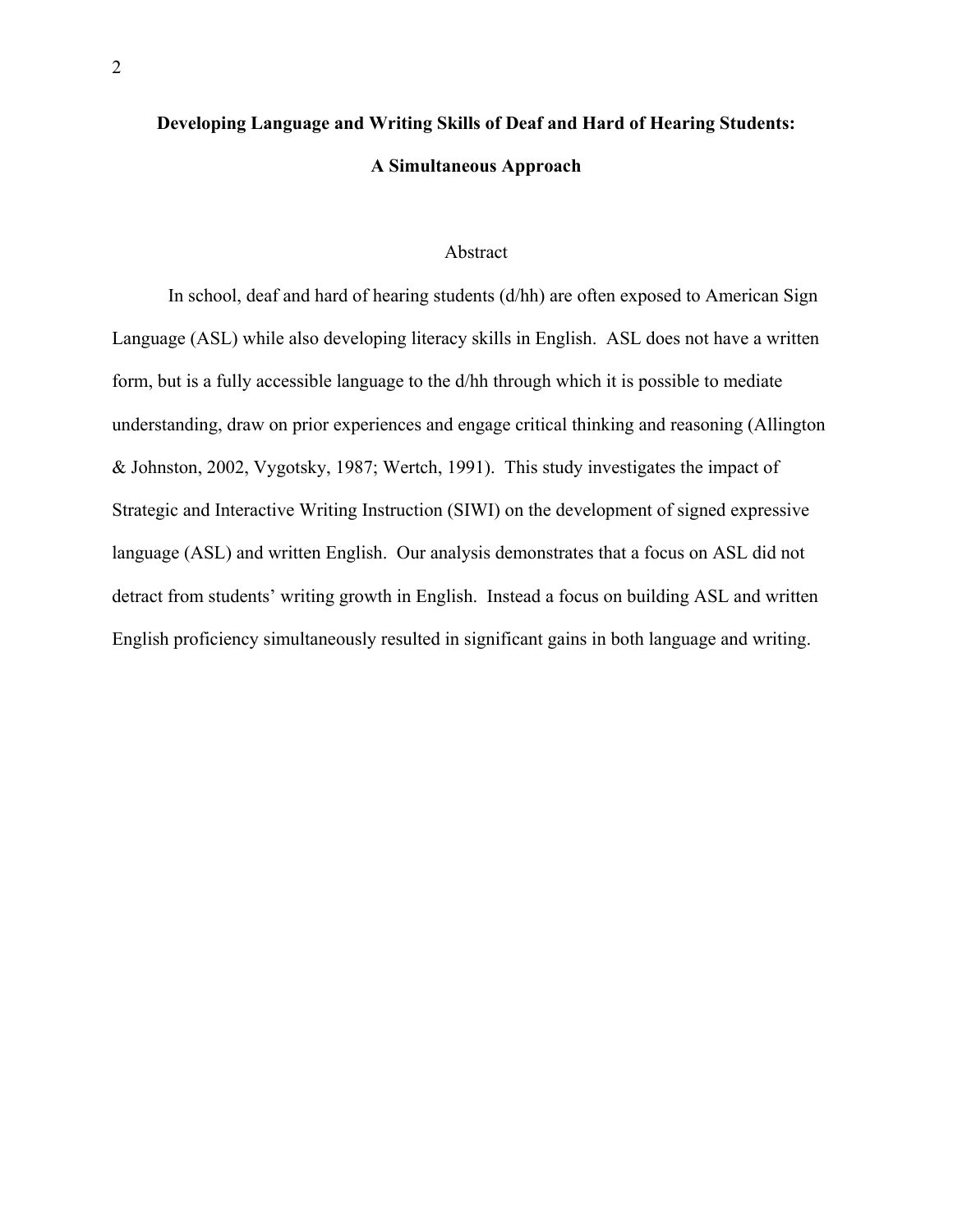#### **Developing Language and Writing Skills of Deaf and Hard of Hearing Students:**

#### **A Simultaneous Approach**

Students who are deaf and hard of hearing (d/hh) have historically experienced significant difficulty developing literacy skills past elementary grade levels (Musselman & Szanto, 1998; Yoshinaga-Itano & Downey, 1996; Yoshinaga-Itano, Snyder, & Mayberry, 1996). One of the sources of challenge for d/hh students is that they are often learning to read and write in English while simultaneously developing a language<sup>1</sup> for communicative purposes (Clark, Gilbert, & Anderson, 2011). English is not easily acquired by d/hh students (Jackendoff, 1994), and while sign language is fully accessible to d/hh for acquisition, it is not often readily available in home environments. As such, many d/hh are language deprived due to inaccessible or impoverished language environments (Kuntze 1998), Without the use of complex language as a tool to mediate understanding of events, draw on prior experiences, and engage students in critical thinking and reasoning (Vygotsky, 1989; Wertsch, 1991), learning is severely impacted. We view development of expressive language as a necessary prerequisite to literacy achievement, and that persistent language deprivation among d/hh students is the greatest contributor to literacy struggle.

Strategic and Interactive Writing Instruction (SIWI) is an instructional approach that has been linked with improvements in word-, sentence-, and discourse-level English writing skills (Wolbers, 2008, 2010; Wolbers, Dostal, & Bowers, 2012). One central aspect of the SIWI approach not investigated in previous studies is the development of students' communication skills for sharing and responding to others' ideas in a collaborative setting. Dialogic, or interactive, instructional approaches can build students' conceptual understanding and have been

 

<sup>1</sup> In this paper, the term *expressive language* is used to describe the language participants used to communicate outside of written expression. In this case, it is ASL.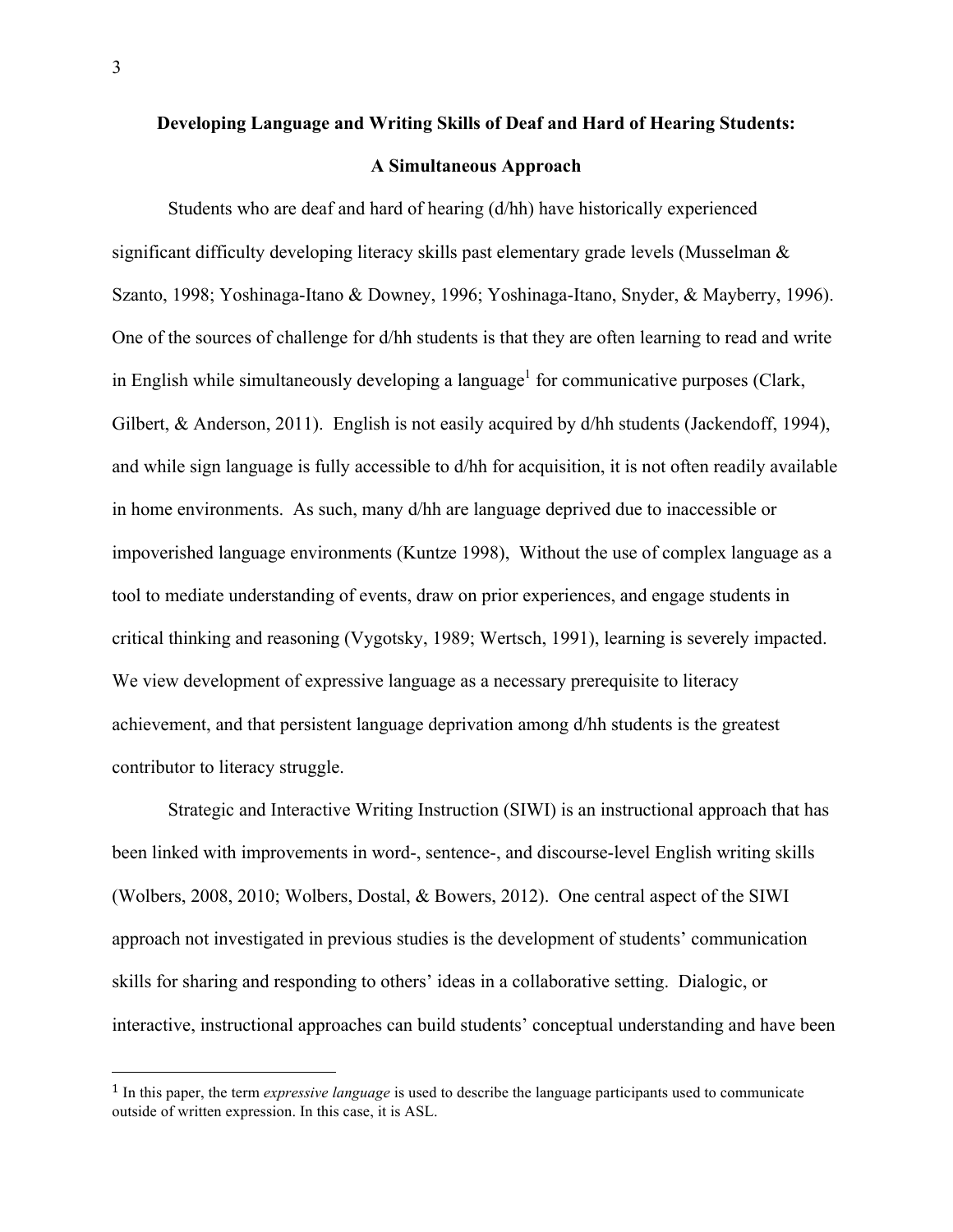identified as model or effective practice in deaf education (Mayer, Akamatsu, & Stewart, 2002). The current study is an attempt to document the American Sign Language (ASL) development of students participating in the dialogic SIWI environment where the instructional focus is on English writing. While the focus of the study is primarily on students' development in ASL, we supplement with an evaluation of students' written expression on three English fluency and complexity variables to indicate whether English language gains are comparable with outcomes in previous SIWI studies.

#### **Review of Literature**

The literacy development of some d/hh learners may be characterized as a specific case of bilingual language and literacy acquisition that is similar in many ways to the literacy development of other bilingual populations (Hinkel, 2001). In this section, we will describe the similarity between d/hh and other bi- or multilingual populations and review how researchers have investigated the role of metalinguistic awareness in the language and literacy development of d/hh students.

D/hh learners are similar to other bilingual learners in that they are able to draw upon well-developed conceptual knowledge and prior experiences in one language to bring more "cognitive power" to the literacy tasks using a second language (Cummins, 2006). That is, Cummins' (1979, 1989) theory of interdependence applies even when languages cross modalities (signed and spoken). As with students working between two spoken languages, there is cross linguistic transfer between sign language and spoken language (Menendez, 2010).

Like many indigenous languages, signed languages do not have a written form, which makes it impossible for students to develop print literacy in ASL, even if it is their first language. Though Mayer & Wells (1996) have argued that linguistic transfer from ASL to English literacy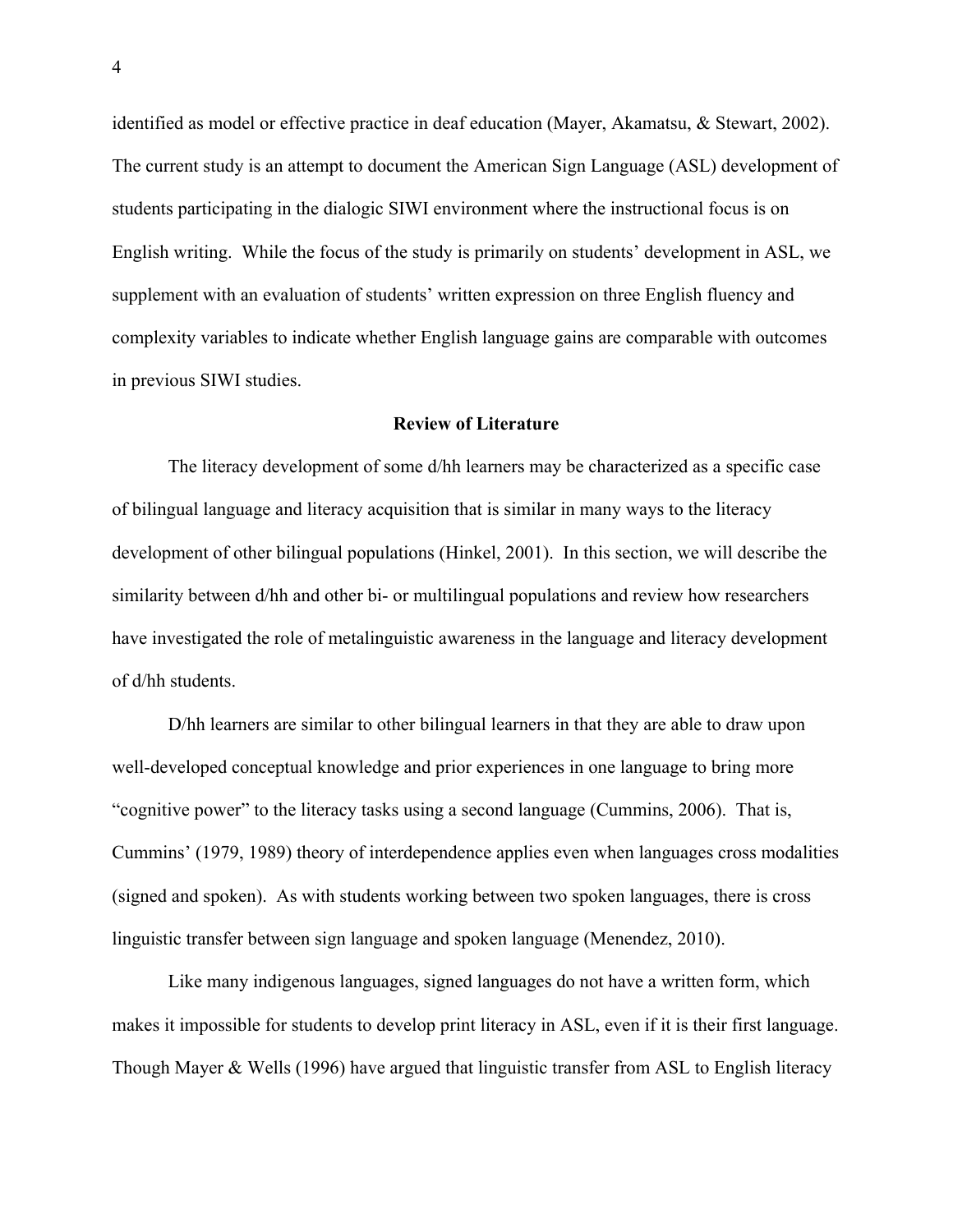skills is "unlikely" (p. 105), Cummins (2006) notes, in a broader sense, that the interdependence hypothesis "appears to apply equally to the relationship between ASL and English as it does to the relationship between spoken languages" (p. 11). Citing research that demonstrates consistent positive relationship between ASL proficiency and English literacy (Goldin-Meadow & Mayberry, 2001; Hoffmeister, de Villiers, Engen, & Topol, 1998; Padden & Ramsey, 2000; Strong & Prinz, 2000), as well as writing literacy (Singleton, Supalla, Litchfield, & Schley, 1998), Cummins argues that "conceptual knowledge about language is just as relevant for literacy development as 'linguistic knowledge, defined narrowly" (Cummins, 2006, p. 5). As Goldin-Meadow and Mayberry have noted, "apparently, knowing a language - even a manual language with different structure from the language captured in print - is better for learning to read than not knowing any language" (2001, p. 226).

Given this similarity between language and literacy acquisition for d/hh and other bilingual learners, it follows that instruction for d/hh students include elements that support bilingual, rather than only monolingual, language and literacy development. Niederberger and Prinz (2005) argue that the implication of the research "...is straightforward and powerful: Deaf children's learning of English appears to benefit from the acquisition of even a moderate fluency in ASL" (p. 37). Padden and Ramsey (1998) posit that instruction that draws attention to the correspondences between ASL and English may be uniquely supportive of literacy development and should therefore be cultivated.

In some cases, however, d/hh students may not be exposed to an accessible language for acquisition. For example, hearing loss limits their exposure to spoken language, and children may not have language models for signed languages. They may therefore demonstrate language deprivation because they do not have access to enough comprehensible input to fully develop an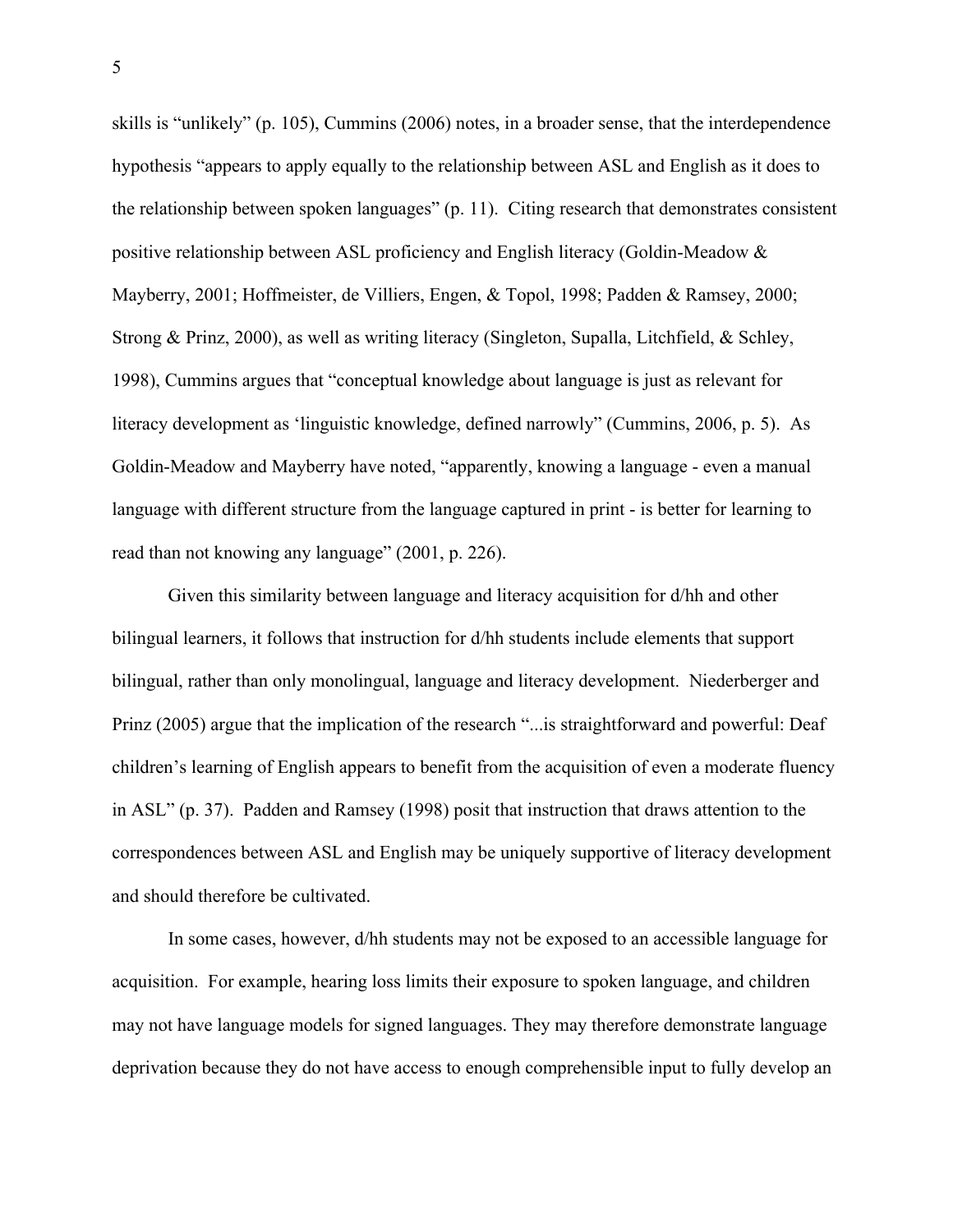expressive language. This means d/hh learners may arrive at school without a complex expressive language that can be used for communication or learning, and are therefore best described as dual language learners. Often, d/hh dual language learners are simultaneously developing a manual language for communication (i.e., ASL) as well as English.

Because of these unique developmental histories, which often include language delays in the primary expressive/receptive language, d/hh students exhibit challenges in learning to write effectively and fluently (Wolbers, 2010). Researchers within deaf education consistently point to a pattern of little progress in reading achievement for d/hh students in middle and high school (Gallaudet Research Institute, 2003; Yoshinaga-Itano & Downey, 1996). As Mayer (2010) has noted, d/hh student writing often persistently contains simplified sentences, grammatical errors or non-standard usages. Others have described trends in d/hh student writing that include text that is typically shorter, less complex, and sentences that are comprised of repetitions of basic grammatical patterns (Marschark, Lang & Albertini, 2002; Marschark, Mouradian & Halas, 1994; Mayer, 2010; Singleton, Morgan, DiGello, Wiles & Rivers, 2004; Spencer, Barker, & Tomblin, 2003); and the introduction of new topics without full development of ideas (Singleton et al, 2004).

Luckner, Sebald, Cooney, Young, and Muir (2006) and Luckner and Handley (2008) note, there is a significant lack of evidence-based practices for instruction that specifically addresses the language and literacy needs of d/hh students. Moreover, there is a significant lack of research on instructional approaches or interventions that address expressive language development, bilingual development or development of metalinguistic awareness among d/hh students. Based on Cummin's theory of interdependence and a consideration of the specific language needs of d/hh students, we suggest that language and literacy instruction with d/hh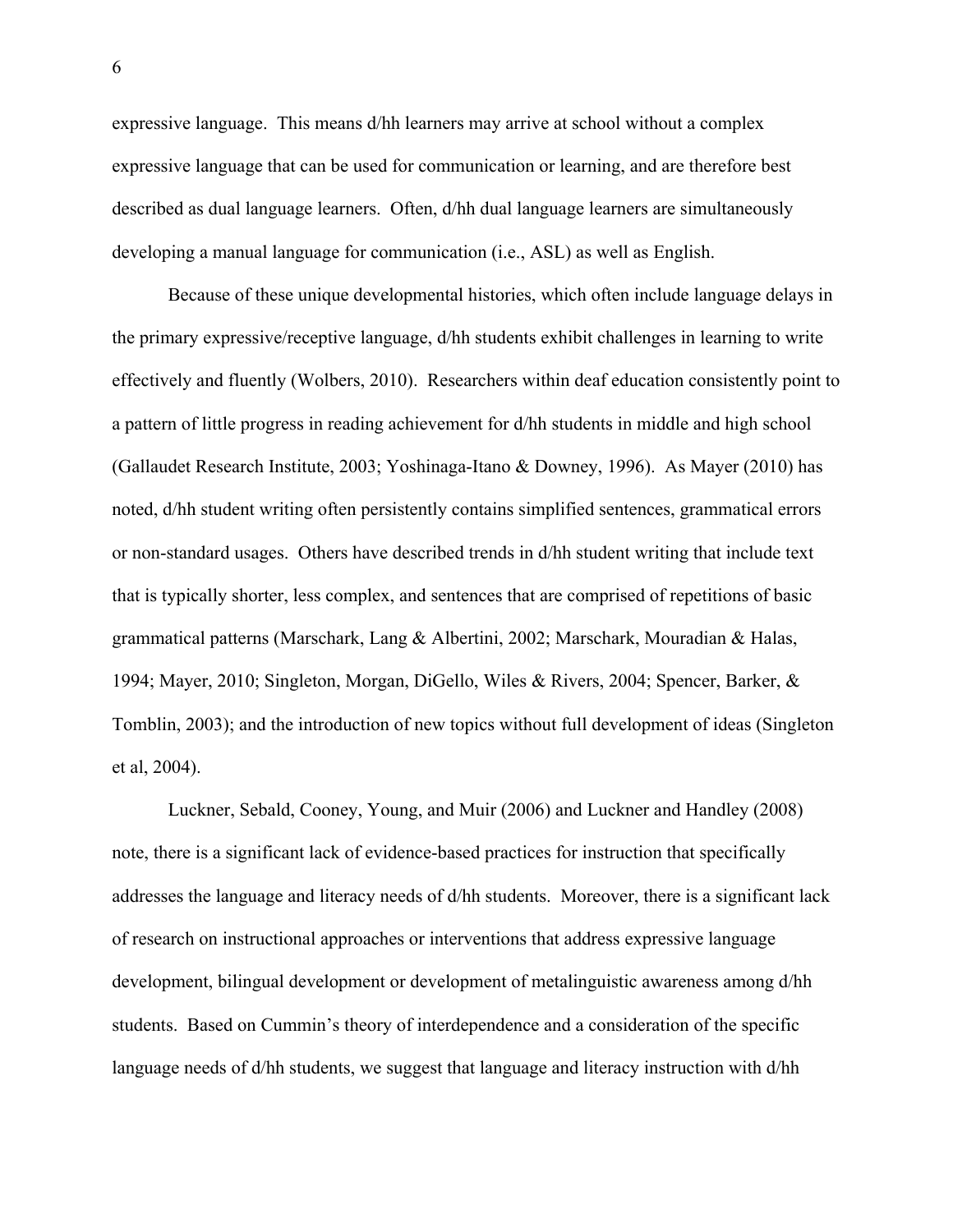students should aim to accomplish three goals. First, it should be interactive and dialogic in nature in order to expose students to an accessible language and create language learning opportunities by repairing communication breakdowns and pairing new language with shared understandings. Second, it should aim to develop linguistic competence. In this case, students abstract implicit patterns and structures of English through repeated readings of grammatical and complex English, and they develop greater competence in ASL through classroom communications and discussions with others who are proficient in ASL. Finally, it should aim to heighten metalinguistic awareness, for example, by making explicit comparisons between ASL and English. As demonstrated by (Wolbers, 2008; Wolbers, Dostal, & Bowers, 2012), Strategic and Interactive Writing Instruction (SIWI) is an example of an instructional approach for d/hh students that is designed to address each of these principles.

#### **Strategic and Interactive Writing Instruction (SIWI)**

Strategic and Interactive Writing Instruction (SIWI) is a classroom approach to teaching d/hh students to write for a variety of purposes and audiences. SIWI is comprised of seven driving principles (see Table 3), with three overarching, theoretical-based principles (see Table 3). First, WI draws on 20 years of evidence-based research with strategy instruction in writing (Englert, Raphael, Anderson, Anthony, & Stevens 1991; Graham, 2006), whereby the strategies or processes of expert writers are explicitly taught to novice writers who do not yet demonstrate use of the strategies independently.

Second, SIWI builds on a substantial foundation of research in interactive writing (Englert & Dunsmore 2002; Englert, Mariage, & Dunsmore 2006; Mariage 2001; Wolbers, 2008). During collaborative writing, teachers, and sometimes students, model, think-aloud and scaffold students with the writing process and with the use of more advanced writing skills.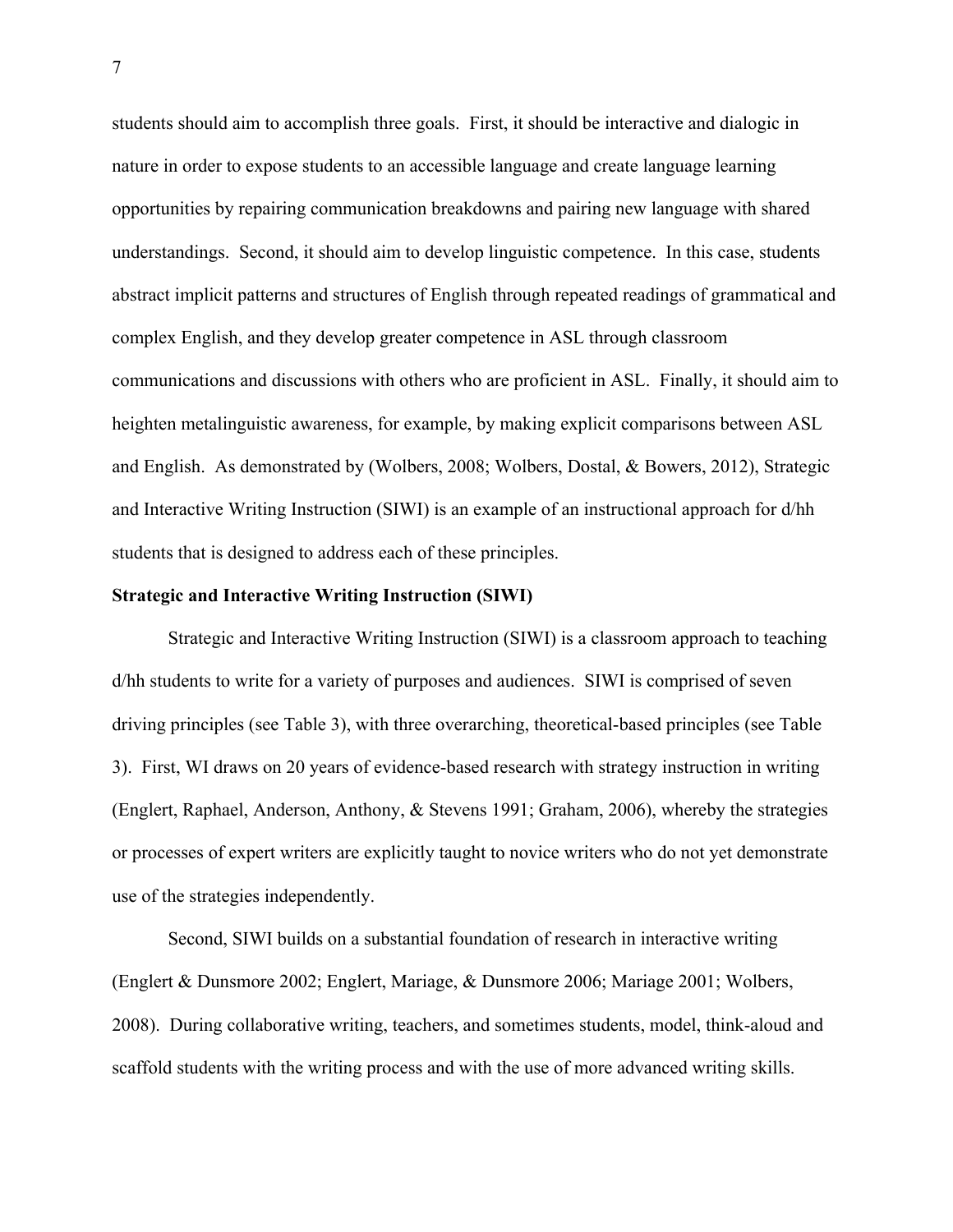Over time, the teacher steps back and transfers more responsibility to students when engaged in shared or independent writing activity.

Third, SIWI aims to build students' metalinguistic knowledge and implicit competence by providing both implicit and explicit language opportunities (Krashen, 1994). Within SIWI, teachers use a two-surface approach where one surface (e.g., screen or whiteboard) holds group co-constructions of English text and another surface is used to hold sketches and glosses of ASL ideas. This allows students to express their idea in ASL, "hold" it for discussion by representing it on one surface, and collaboratively translate this expression into written English on a separate surface. This translation provides an opportunity for explicit instruction in metalinguistic awareness. During this process, participants build their understandings of the grammars of ASL and English through explicit discussion of the languages and language equivalence. The English text that is co-constructed during collaborative writing is generated by the students or in partnership with the teacher. Therefore, the English is comprehensible and provides meaningful input that can be read and reread to increase implicit competence of English.

When students have difficulty communicating their ideas in ASL or English due to an expressive language delay, the teacher utilizes the ASL holding zone or space to develop the students' ASL expression before translating. The teacher will use a variety of techniques such as drawing pictures, inserting pictures, using objects, using gesture or role play to arrive at a point of common understanding. Once all participants share understanding, the teacher uses the accessible object, picture, or gesture to then attach meaningful ASL expressions to understood concepts. Thus, the teacher models ways of expressing the ideas in ASL, and expressive language development becomes the initial focus of instruction prior to English writing.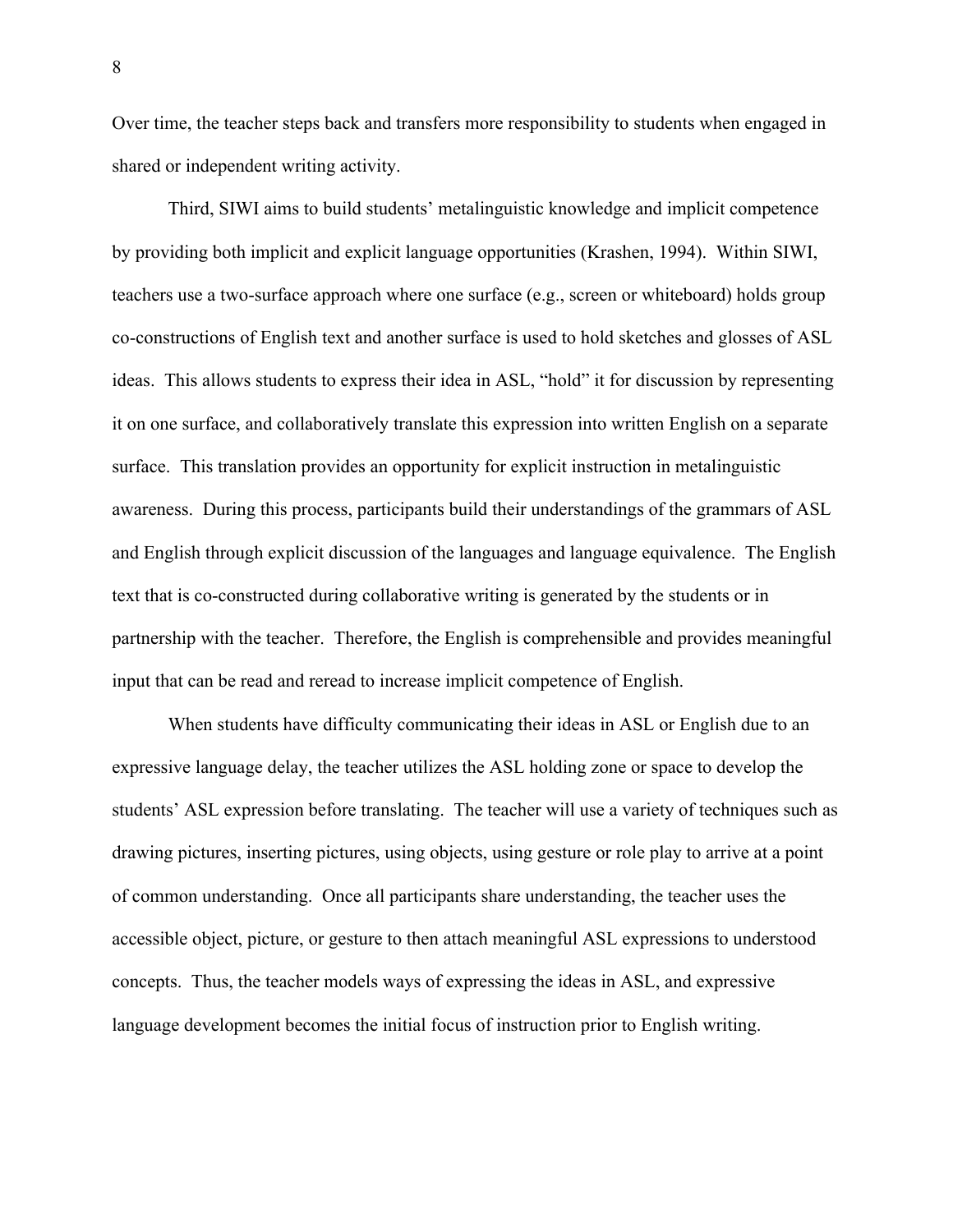SIWI has been implemented with students who have mild to severe hearing losses and who use a range of communication methodologies. It has also been implemented with students with varying language proficiencies. Past research has shown that SIWI has a significant impact on students' word identification abilities, motivation, and writing outcomes at the word-, sentence- and discourse-levels (Wolbers, 2008, 2010; Wolbers, Dostal, & Bowers, 2012). In this study, we investigate the impact of SIWI on signed and written expression in order to explore the possibility that working between English and ASL supports the development of both.

SIWI is different from traditional approaches to writing instruction in two ways. First, SIWI is intended specifically for students who are developing or working between multiple languages and, in this case, multiple modalities. There is a focus on developing students' metalinguistic knowledge of the languages through explicit language instruction, language contrasting and guided translation. In addition, ASL cannot be written as other languages, which results in unique approaches to capturing and discussing ASL in the holding zone. Second, SIWI is also used with children who exhibit severe language deprivation. As such, there are embedded approaches that support expressive language development, deemed unnecessary for the mainstream school population.

#### Table 3

| Principle   | Definition                                                                                                                                                                                                                                                                         |
|-------------|------------------------------------------------------------------------------------------------------------------------------------------------------------------------------------------------------------------------------------------------------------------------------------|
| Strategic   | The instruction is strategic in the sense that students are explicitly taught to<br>follow the processes of expert writers through the use of word or symbol<br>procedural facilitators.                                                                                           |
| Interactive | WI is interactive in the sense that students and the teacher share ideas, build<br>on each other's contributions, and cooperatively determine writing actions.<br>Through this process, the student externalizes his/her thoughts in a way that is<br>accessible to his/her peers. |

*Driving Principles of SIWI with Definitions*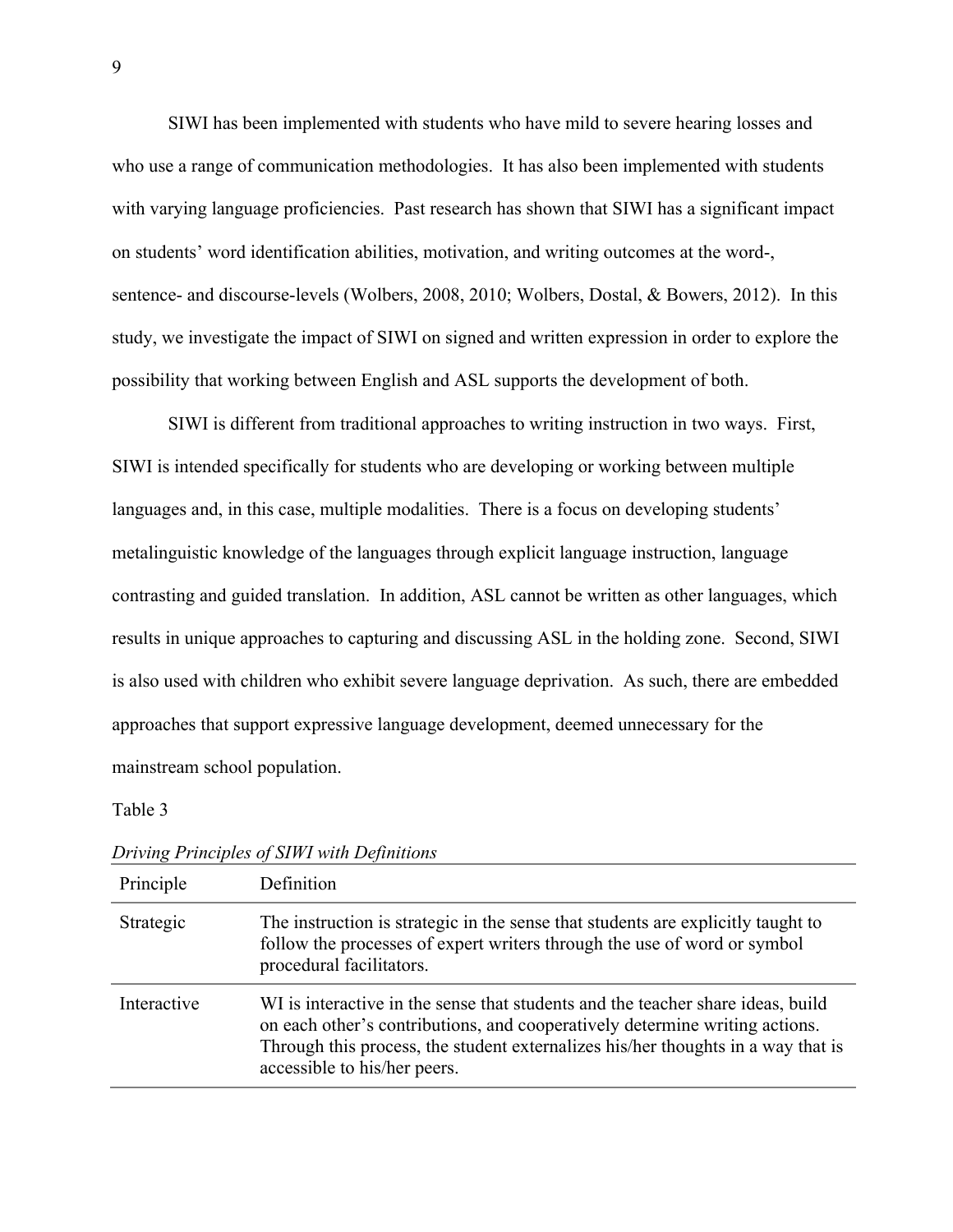| Linguistic and<br>Metalinguistic | Persons have two separate routes to develop ability in a second language—<br>acquiring implicitly and learning explicitly. The implicit and explicit<br>approaches of WI aid in developing linguistic competence and metalinguistic<br>knowledge among d/hh students (Wolbers, Dostal, & Bowers, 2012).                                                                                                                                                            |
|----------------------------------|--------------------------------------------------------------------------------------------------------------------------------------------------------------------------------------------------------------------------------------------------------------------------------------------------------------------------------------------------------------------------------------------------------------------------------------------------------------------|
| Balanced                         | While writing as a group, the teacher identifies balanced literacy objectives<br>for his/her students that are slightly beyond what students can do<br>independently. The teacher is cognizant to target a mixture of word-,<br>sentence-, and discourse-level writing skills that will be emphasized during<br>group guided writing.                                                                                                                              |
| Guided to<br>Independent         | When the teacher has the ability to step back and transfer control over the<br>discourse-level objectives (e.g., text structure demands) to the students during<br>guided writing, s/he will then move students into paired writing. The teacher<br>will circulate the room to observe what students can do in a less-supported<br>environment. If students exhibit good control over the objectives, the teacher<br>then moves students into independent writing. |
| Visual<br>Scaffolds              | Showing promise in supporting the learning of $d/hh$ students (Fung, Chow, $\&$<br>McBride-Chang, 2005), visual scaffolds offer another mode of accessing the<br>knowledge of more-knowledgeable-others. In WI, students use visual<br>scaffolds to recognize and apply new writing strategies or skills they are in the<br>process of learning.                                                                                                                   |
| Authentic                        | During WI, the students and the teacher generate, revise, and publish pieces of<br>text for a predetermined and authentic audience. Writing instruction and<br>practice is always embedded within purposeful and meaningful writing<br>activity.                                                                                                                                                                                                                   |

# **Research Questions**

The following research questions shaped the design of the study:

(1) Do d/hh students receiving Strategic and Writing Instruction (SIWI) demonstrate

significant growth in expressive language (ASL)? (2) Do students with higher and lower

language proficiencies exhibit significantly different growth in ASL? (3) Do d/Dhh students

receiving SIWI demonstrate significant gains in written English over time? (4) Do students with

higher and lower language proficiencies make significantly different growth in written English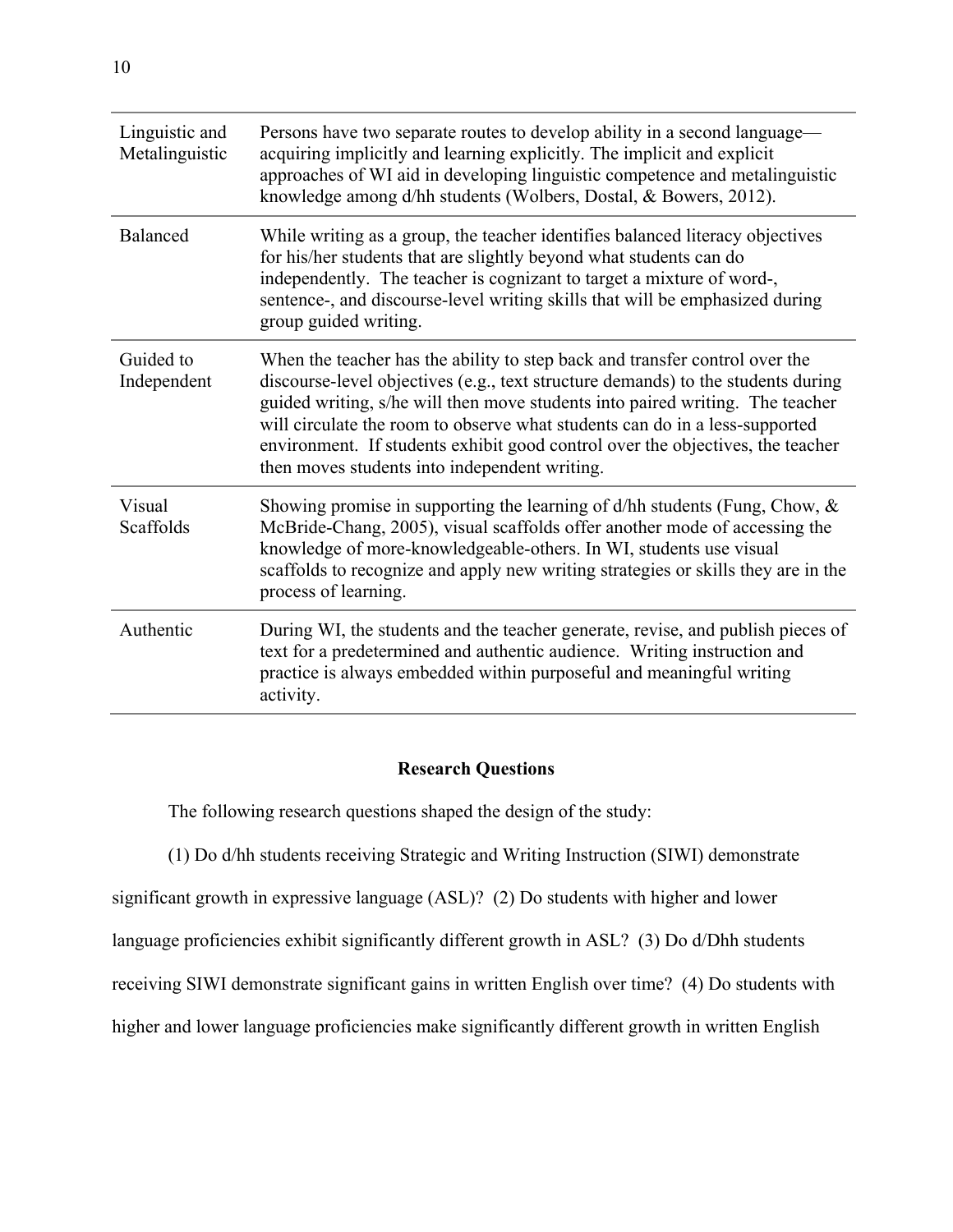over time? We then contextualize the quantitative results in two student examples (one from each proficiency group).

#### **Methods**

This ten-week quasi-experimental repeated measures study involved providing SIWI as a writing intervention in five classrooms (one fourth, two fifth, and two sixth grade) for five weeks. The students received SIWI for four 45 minute sessions and one 30 minute session each week for a total of five weeks. The SIWI intervention that occurred during the second 5-week period replaced the regular 30-45 minutes of writing instruction occurring during the first 5-week period.

In order to address research questions 1 and 2, analyses of the growth of students' mean length of ASL utterance (MLU) and incorporation of unintelligible utterances (UU) during pre-, mid- and posttest signed interviews were performed. MLU, calculated by dividing the total number of signed morphemes by the total number of utterances (c.f., Adrian, 1995), is used as an indication of language productivity in children.

Researchers have often used MLU as a measure of growth in spoken language, yet morpheme analysis in ASL is quite different. When calculating MLU in spoken English, researchers count the number of English morphemes in an utterance. For example, the phrase: "My sister is tall" would have four morphemes. In ASL, however, the sign for sister is made up of two morphemes (girl  $+$  same), and instead of the verb "to be" (is) there would be a subject reference, (pointing or signing "herself") so the phrase would contain five ASL morphemes. There is no standardized scale of ASL MLU with which you can compare age level development, but it is a method that can reveal ASL growth over time. Though standardized expressive or receptive sign language assessments are currently under development (e.g., Enns &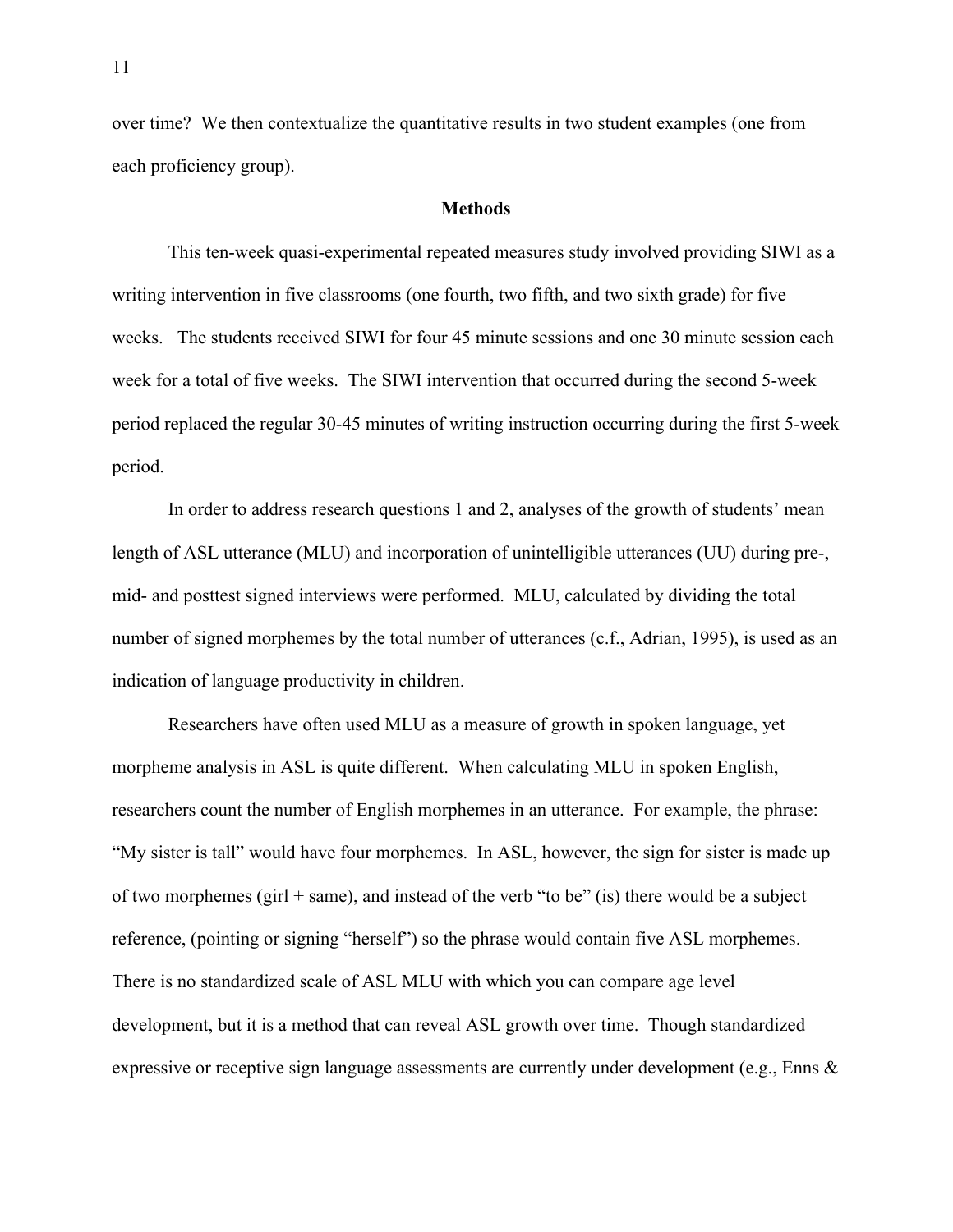Zimmer, 2009; Hoffmeister, Benedict, Henner, & Kim, 2012; Singleton & Supalla, 2005), researchers still need to be able to account for relative growth in expressive language in this modality.

The inclusion of UU in written English may be related to a lack of holistic meaning in written English (e.g., "I 2 so play"), thus a decrease in the average number of UU indicates an increase in linguistic competence. Since d/hh students have diverse language backgrounds, it is also important to investigate the impact of SIWI for students with varying levels of proficiency with language. The lower language proficiency and the higher language proficiency groups were compared to determine if there were significant differences between changes in MLU and the total number of UU.

To explore research questions 3 and 4, we looked within and across students' writing samples in order to identify changes in overall text length and T-units. Length is used as one of many possible proxy measures for overall growth in writing fluency because it implies growth in use of English to communicate ideas. Further, Hunt's (1965) analysis of grammatical structures suggests that the mean length of T-unit is an acceptable way of measuring sentence complexity.

The quantitative findings were contextualized in two student examples--one from each proficiency grouping. The students were chosen, with the input of the teacher and the researchers' observations, to represent their respective language proficiency group and to provide a context in which to discuss specific expressive language development.

#### **Setting/Participants**

The research was conducted at a southeastern residential state school for the deaf in one fourth grade classroom, two fifth grade classrooms, and two sixth grade classrooms. These classes include the entire middle grades (grades 4-6) population of the school. Parental consent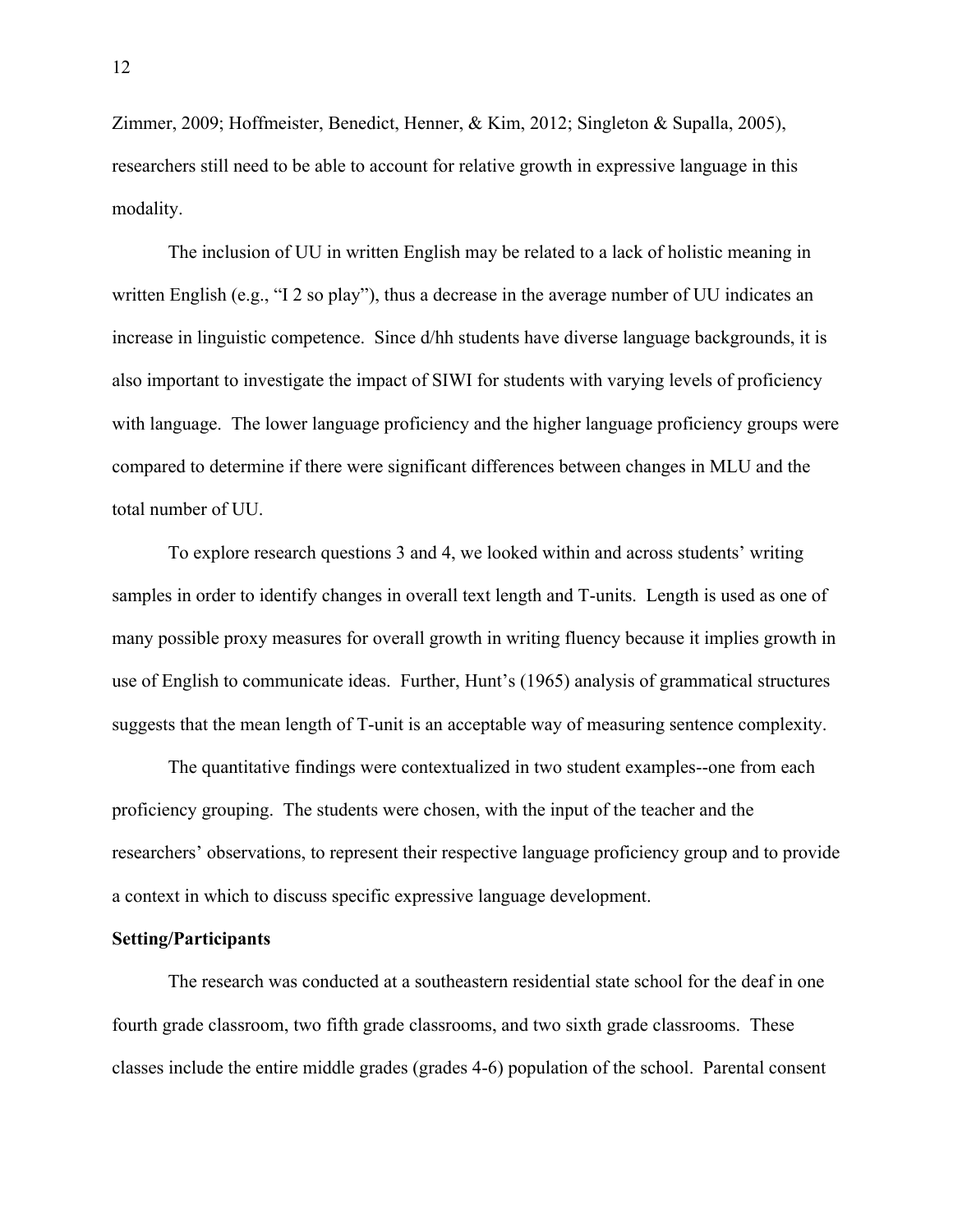and student assent were collected for all students in  $4<sup>th</sup>$ - $6<sup>th</sup>$  grade. The school's official communication philosophy is total communication (TC); however, it is applied as simultaneouscommunication (sim-com).

In order to simultaneously adhere to principles of sim-com and SIWI instructional principles, the teacher used the following techniques: 1) repeat and use students' ASL expressions; 2) use sim-com to introduce ASL concepts; 3) introduce students to other signers through classroom visitations and videos, and discuss ASL usage; 4) incorporate ASL features in sim-com; 5) utilize a conceptually accurate version of manually coded English; 6) repeat sign expressions using ASL (for emphasis and clarity) and then sim-com the same message.

**Description of participants.** The teacher is a hearing female who has taught middle school language arts at a residential school for the deaf for five years. She has also worked as an educational interpreter in public elementary, middle, and high schools, and as a residential counselor with middle school students at a state school for the deaf for six years. Her ASL proficiency was rated in the range of Advanced Plus-to-Superior Plus on the Sign Language Proficiency Interview (SLPI-ASL). At the time of the study, she held a bachelor's degree in educational interpreting, master's degree in education, and was a certified reading specialist serving as the school writing intervention coordinator. She had engaged in three years of SIWI training and mentorship, and had implemented SIWI with fidelity in grades 6-8. Grades 4-6 were selected for this study because these students had not yet been exposed to SIWI instruction. Instead, writing instruction had been guided by a packaged English/Language Arts curriculum program that involved a focus on grammar practice and writing responses to program prompts.

There were a total of 23 student participants—seven students in grade four, eight in grade five, and eight in grade six. The following demographics were obtained from all student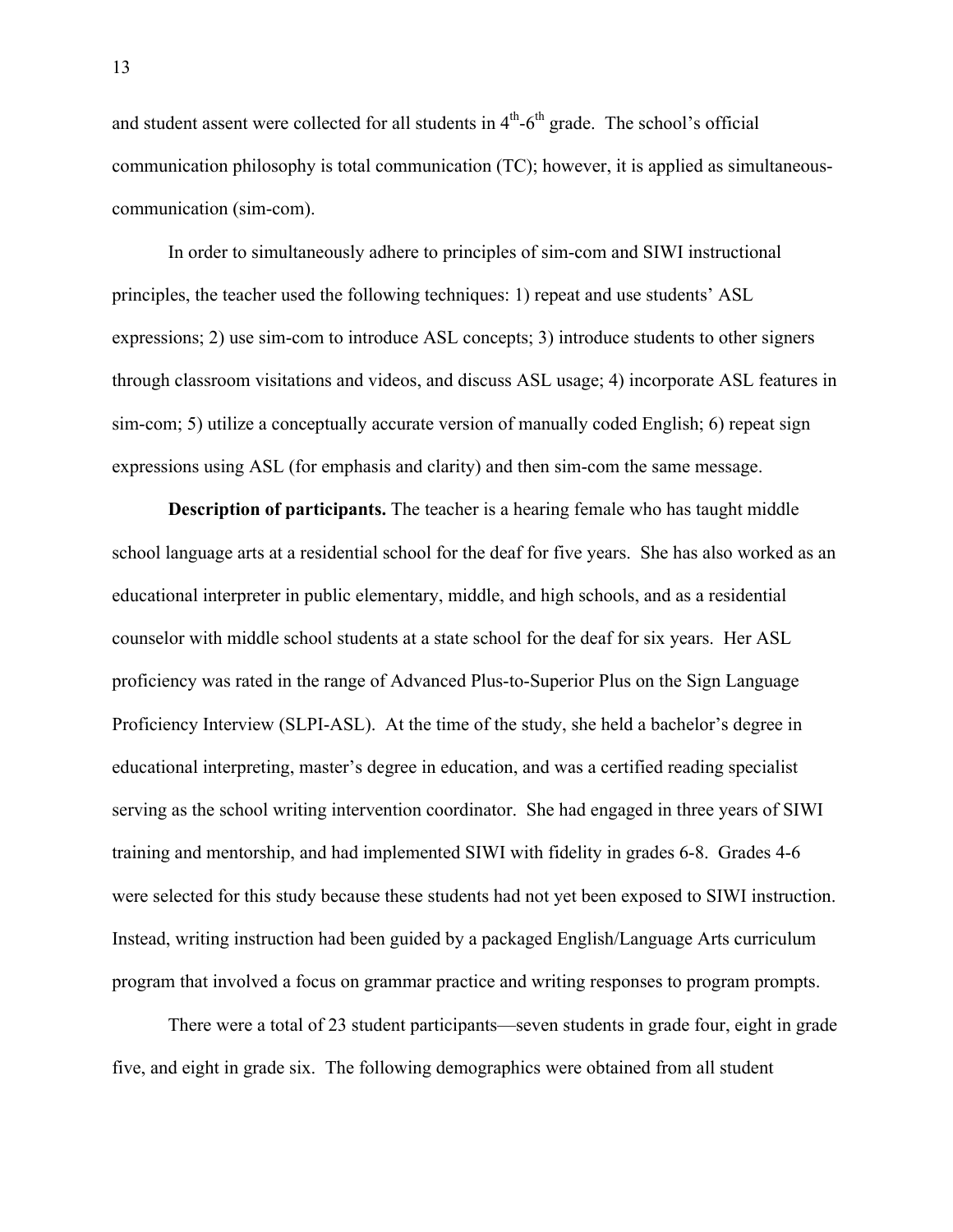participants: age, gender, race, hearing loss (dB), cochlear implant, parental hearing status, reading level based on results from the Stanford Achievement Test for the hearing impaired (SAT-HI), and primary communication method. Table 1 displays demographics of student participants. Table 2 provides descriptive statistics of student participants by attending grade level for all numerical data including age, hearing loss and reading level. Commonly accepted loss for a child classified as hard of hearing is 35-70 decibels (dB), and a child with a loss of 70 dB or greater is classified as deaf (Northern & Downs, 1984). As Paul (2001) reminds readers, "of course, these designations of degree of loss say nothing about the language of a child with hearing impairment" (p. 123).

Table 1

| <b>Student</b> | Grade                    | Year of<br>Month/<br>Birth | Gender         | Ethnicity<br>Race | Loss(dB)<br>Hearing | Cochlear<br>Implant    | Parental<br>Hearing<br><b>Status</b> | Reading<br>$_{\rm Level}$ | Proficiency<br>Language | Method<br>Comm.                             |
|----------------|--------------------------|----------------------------|----------------|-------------------|---------------------|------------------------|--------------------------------------|---------------------------|-------------------------|---------------------------------------------|
| 4.1            | $\overline{4}$           | 9/99                       | $\overline{M}$ | C/W               | $\overline{72}$     | $\overline{\text{No}}$ | $\overline{D}$                       | $\overline{2}$            | $\overline{H}$          | MCE/V                                       |
| 4.2            | $\overline{4}$           | 12/99                      | $\mathbf M$    | C/W               | $87\,$              | No                     |                                      | 1.3                       | L                       | MCE                                         |
| 4.3            | $\overline{\mathcal{A}}$ | 12/99                      | $\mathbf M$    | C/W               | 113                 | Yes                    |                                      | 2.1                       | $H_{\rm}$               | $\ensuremath{\mathbf{V}}$                   |
| 4.4            | $\overline{4}$           | 5/98                       | $\mathbf M$    | C/W               | 65                  | Yes                    | ۰                                    | 1.3                       | L                       | MLS/<br><b>MCE</b>                          |
| 4.5            | $\overline{\mathcal{A}}$ | 7/99                       | F              | C/W               | 90                  | $\rm No$               |                                      | 1.3                       | L                       | MLS/                                        |
| 4.6            | $\overline{\mathcal{A}}$ | 3/99                       | $\mathbf M$    | C/W               | 115                 | No                     |                                      | 1.2                       | L                       | <b>ASL</b><br>MLS/                          |
| 4.7            | $\overline{\mathcal{A}}$ | 3/99                       | $\mathbf F$    | AA                | 62                  | $\rm No$               | D                                    | 2.2                       | H                       | $_{\mathrm{MCE}}$<br>$\operatorname{ASL/V}$ |
| 5.1            | 5                        | 8/97                       | $\mathbf{F}$   | LA                | 47                  | Yes                    |                                      | 1.5                       | L                       | MCE/V/                                      |
| 5.2            | 5                        | 9/97                       | $\mathbf F$    | AA                | 110                 | No                     |                                      | 1.4                       | L                       | ${\rm MLS}$<br>MCE/                         |
| 5.3            | 5                        | 5/99                       | $\mathbf F$    | C/W               | 93                  | $\rm No$               |                                      | 3.1                       | H                       | <b>MLS</b><br>MCE/V                         |
| 5.4            | 5                        | 2/98                       | $\mathbf M$    | AA                | 112                 | No                     | ٠                                    | 1.6                       | L                       | MLS/                                        |
| 5.5            | 5                        | 2/98                       | $\mathbf M$    | AA                | 63                  | N <sub>0</sub>         |                                      | 1.3                       | L                       | <b>MCE</b><br>MLS/<br><b>MCE</b>            |

### *Demographics of Student Participants*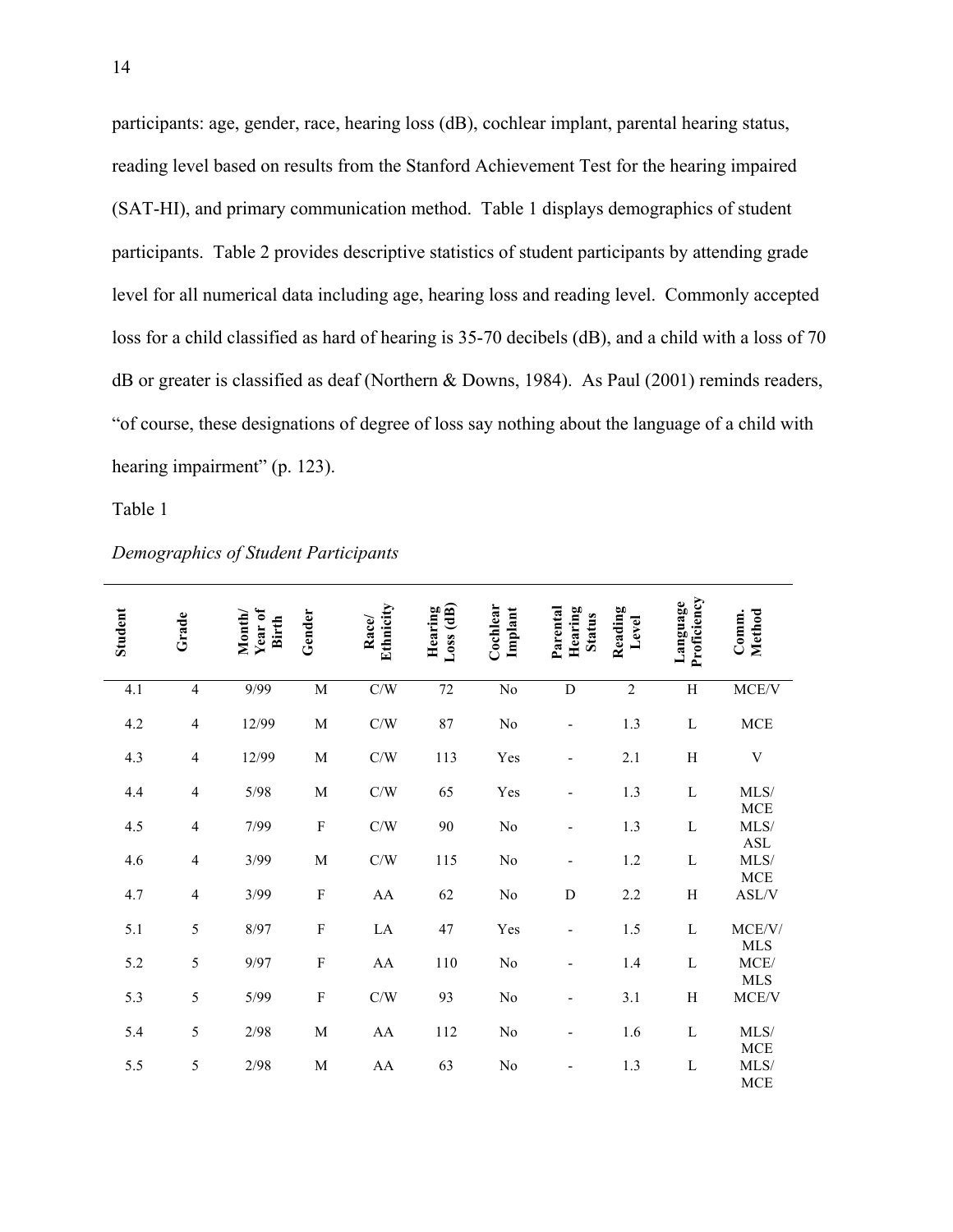| 5.6 | 5 | 10/98 | M                         | C/W | 100 | No             |                              | 1.6 | L | MLS/          |
|-----|---|-------|---------------------------|-----|-----|----------------|------------------------------|-----|---|---------------|
| 5.7 | 5 | 1/99  | $\mathbf M$               | C/W | 45  | No             |                              | 1.7 | H | ASL<br>MCE    |
| 5.8 | 5 | 1/99  | $\mathbf M$               | C/W | 72  | No             |                              | 2.2 | H | MCE/V         |
| 6.1 | 6 | 5/97  | $\boldsymbol{F}$          | C/W | 110 | No             | $\qquad \qquad \blacksquare$ | 2.6 | H | MCE/          |
| 6.2 | 6 | 8/97  | $\mathbf M$               | C/W | 100 | No             |                              | 1.4 | L | ASL<br>ASL    |
| 6.3 | 6 | 2/97  | $\mathbf M$               | C/W | 108 | Yes            | $\qquad \qquad \blacksquare$ | 1.4 | L | MCE/V         |
| 6.4 | 6 | 12/97 | M                         | C/W | 97  | N <sub>0</sub> |                              | 1.4 | L | MLS/<br>V/MCE |
| 6.5 | 6 | 2/98  | $\mathbf M$               | LA  | 98  | N <sub>0</sub> | $\qquad \qquad \blacksquare$ | 1.7 | H | MCE/<br>ASL   |
| 6.6 | 6 | 5/97  | $\mathbf M$               | C/W | 98  | No             | $\qquad \qquad \blacksquare$ | 2.1 | H | ASL           |
| 6.7 | 6 | 8/96  | M                         | AA  | 87  | N <sub>0</sub> | D                            | 1.9 | H | ASL           |
| 6.8 | 6 | 3/97  | $\boldsymbol{\mathrm{F}}$ | C/W | 113 | No             | D                            | 2.1 | H | ASL           |
|     |   |       |                           |     |     |                |                              |     |   |               |

AA=African American; C/W=Caucasian/White; LA=Latino; D=Deaf; H=Hearing; ASL=American Sign Language; MCE=Manually Coded English; V=Voice; MLS=Minimal Language Skills

### Table 2

*Descriptive Statistics of Students' Age, Hearing Loss, and Reading Level by Grade Level*

|                   | Grade 4 |       | Grade 5 |           | Grade 6 |      |
|-------------------|---------|-------|---------|-----------|---------|------|
|                   | M       | SD    | M       | <i>SD</i> | M       | SD   |
| Age               | 10.14   | 0.38  | 10.88   | 0.83      | 12.00   | 0.53 |
| Hearing Loss (dB) | 86.29   | 21.60 | 80.25   | 27.15     | 101.38  | 8.48 |
| Reading Level     | 1.63    | 0.45  | 1.81    | 0.59      | 1.83    | 0.43 |

*Language proficiency groups.* There was great variability in students' proficiency in and exposure to ASL. According to the teacher's ratings, the student participants ranged from having extremely impoverished language proficiency to near age-appropriate language proficiency. This study explored whether language growth happens consistently across levels of language proficiency. For one portion of the quantitative analysis, students were divided into language groups (low and high) based on initial language proficiency to determine whether both language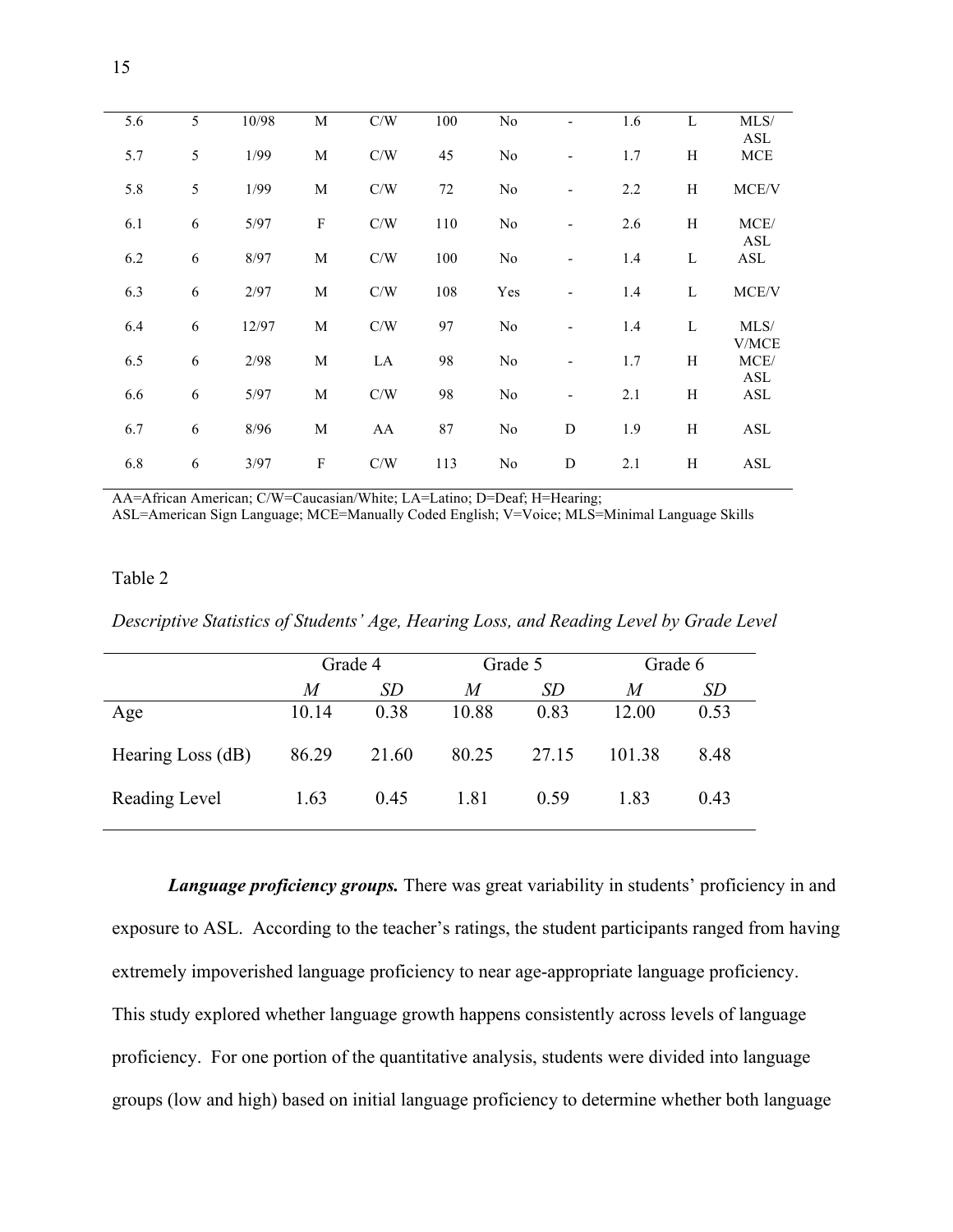proficiency groups exhibited statistically significant expressive language growth. Students' Stanford Achievement Test-Hearing Impaired (SAT-HI) reading comprehension scores and teacher rating forms were considered when placing them into language groups. The rating form asked their typical classroom teacher to score each student's ability to express their thoughts and feelings based on a scale of 1 (weak/rarely ever) to 5 (strong/almost always). Students who scored a 1 or 2 on the teacher rating form and scored a 1.6 or lower on the reading comprehension section of the SAT-HI were placed in the lower language proficiency group for the purpose of analysis. Students who scored a 4 or 5 on the teacher rating form and scored a 1.7 or higher on the reading comprehension section of the SAT-HI were placed in the higher language proficiency group.

## **Data Collection**

**Expressive language samples.** Expressive language samples were obtained during individual interviews conducted five weeks prior to implementation of SIWI, immediately before the intervention was implemented at week 6, and at the conclusion of the study at week 12. These data were analyzed to chart expressive language growth during the time period when there was no SIWI intervention and then while engaged in SIWI.

Language samples were collected during the academic day by scheduling individual 15 minute sessions with each student. This study adhered to Owens' (1995) recommendation to vary subject matter (e.g., expository, narrative) by providing the students with two types of video clips that had fictional and non-fictional content. All of the videos were silent and wordless, and therefore did not limit students' expressive language to a predetermined set of vocabulary (Loban, 1976). The students were presented with 12 one-minute video clips of animals and asked to select three to view. Then, they selected one of three five-minute silent comedies (i.e.,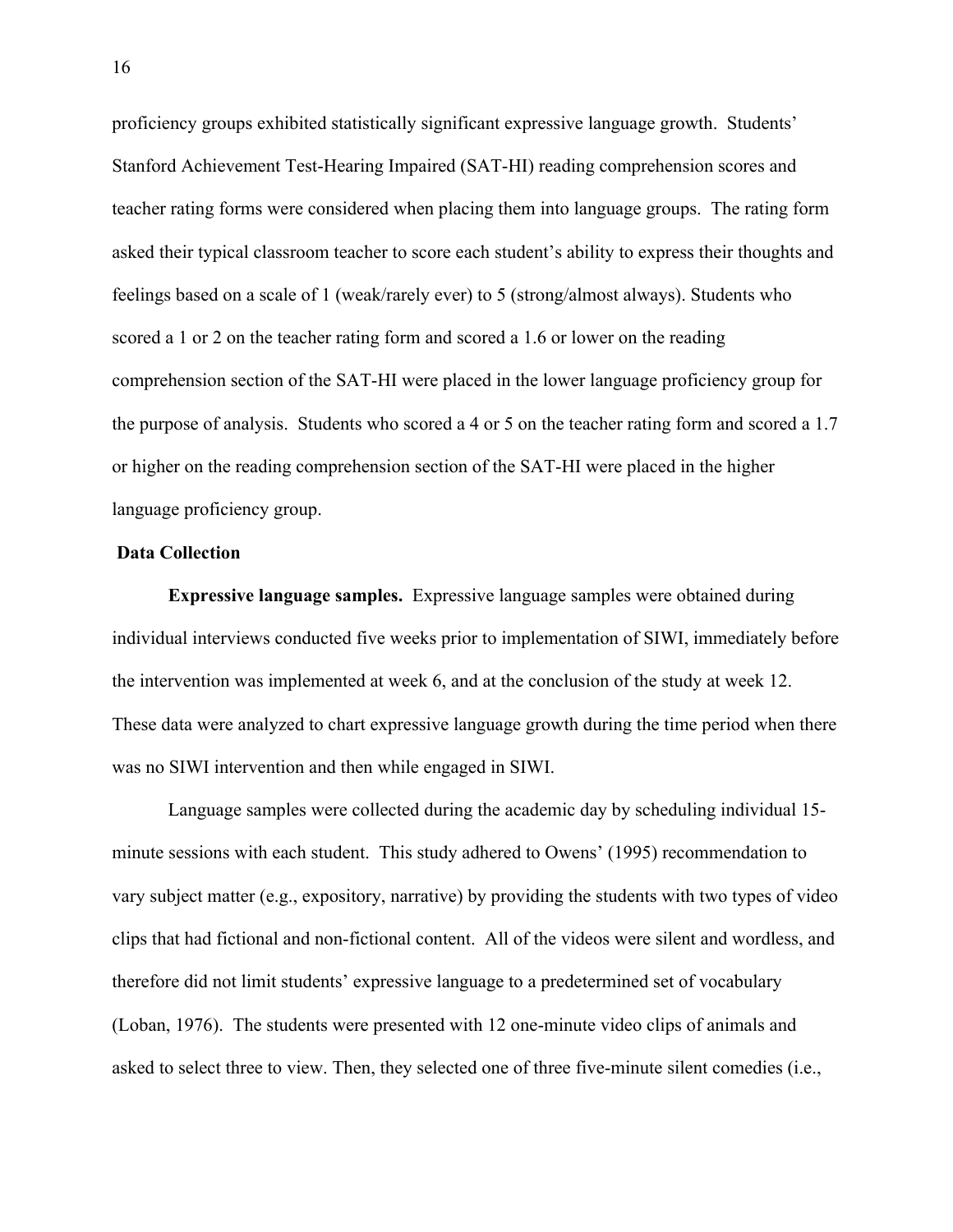two Charlie Chaplin films and one Popeye film). To eliminate the possibility of a decrease in motivation by removing video selections, all choices remained and the students were allowed to self-select any video from each genre at pre-, mid-, and post-assessment.

After viewing the videostimuli, the following prompts were used to elicit language: (1) Describe the animal videos you watched (expository) and describe an experience you have had with an animal (personal narrative); (2) Tell me about the comedy you watched and predict what happens at the end of the movie (narrative); (3) Explain how to make popcorn (expository). Very few follow-up questions were asked to avoid constrained utterances in which students provide language in response to questions presented. Instead, the conversation remained open in prompting (e.g., tell me more), and provided non-verbal feedback (Owens, 1995).

After all language samples were collected, video files of each were imported to Eudico Linguistic Annotator (ELAN). ELAN is a language archiving software program that was designed by Hellwig (2008) at the Max Planck Institute for Psycholinguistics for the analysis and documentation of signed languages. ELAN was used in this study to facilitate the counting of morphemes and document language growth patterns.

*Coding procedures.* Students' language samples pre-, mid-, and post-study were analyzed for MLU and UU. All samples were divided into T-units and 20% of the language samples were coded (i.e., number of ASL morphemes, UU) by one of the researchers. Then a certified teacher of the deaf whose first language is ASL divided 20% of the language samples into T-units and coded 100% of the samples. Then, their T-units and codes were compared to ensure the researcher was reliably dividing the data into T-units and that codes of these T-units were accurate. Interrater agreement for coding was calculated using Intraclass Correlation Coefficient (ICC). An ICC of .997 (number of ASL morphemes per T-unit), .993 (number of T-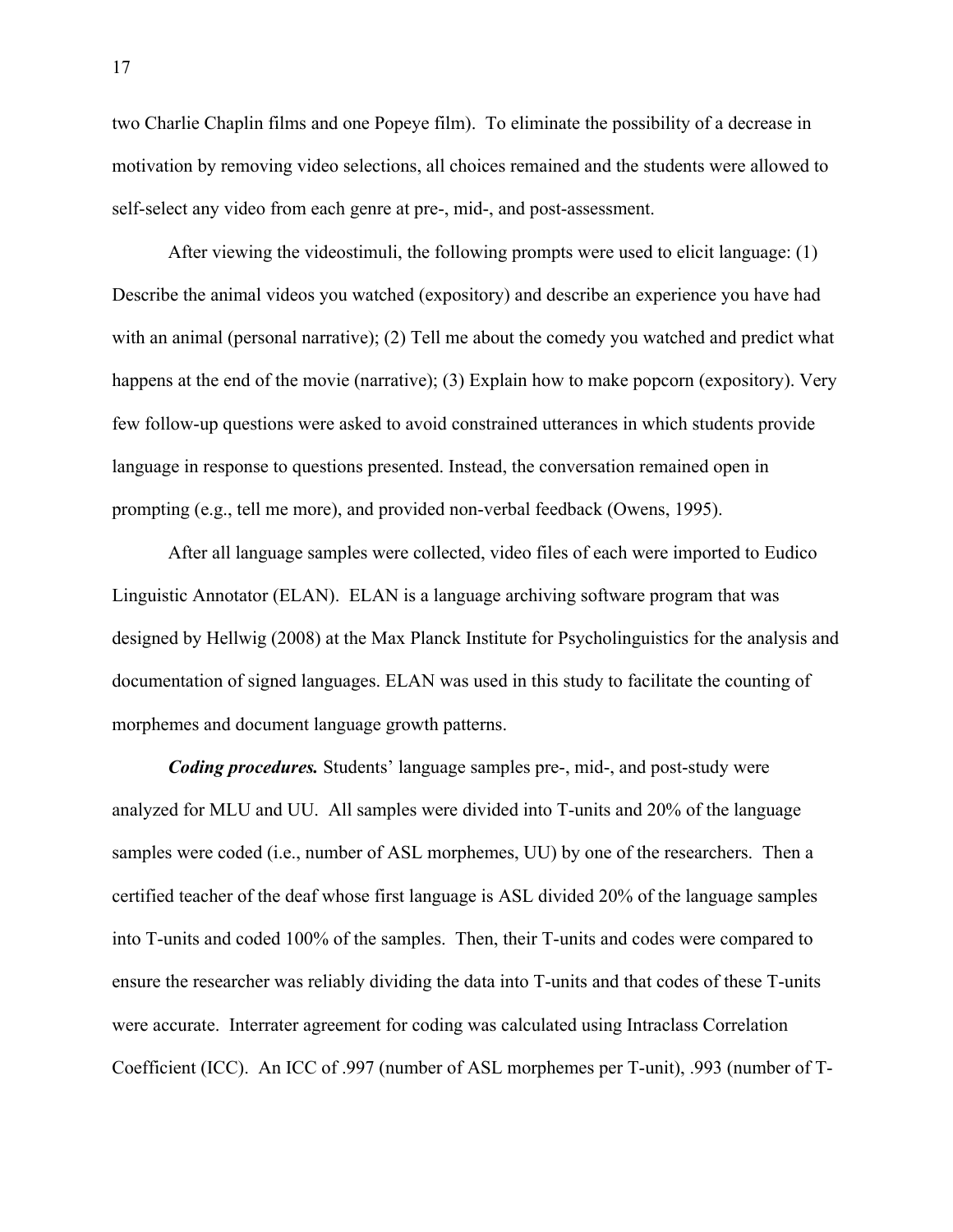units per sample), and .990 (unintelligible utterances) was determined, indicating a very high level of agreement between coders.

**Written Language Samples.** In addition to expressive language samples, four writing samples, representing four different genres of writing, were collected from each student at the beginning, middle, and end of the ten-week study, for a total of twelve samples per student. For the purpose of this paper, only the personal narrative samples from each data collection point were analyzed (n=66). For these personal narrative samples, students were provided with an open-ended writing prompt that asked them to share a personal experience. This prompt was administered in class and no time limit was set for completion.

*Coding Procedures.* Students' personal narrative writing samples pre-, mid-, and poststudy were analyzed for total words per sample, total T-units and words per T-unit. Twenty percent of the writing samples were double-coded. An ICC of 1.0 was determined for both total words and T-units per sample.

#### **Results**

# **Analysis**

A Repeated Measures Analysis of Variance (ANOVA) was completed to test the equality of means within student performance with and without intervention to determine if there was a significant difference between T1 and T2 (pretest to midtest) and between T2 and T3 (midtest to posttest). The dependent variables for the expressive language samples included the average number of morphemes per T-unit (MLU) and unintelligible utterances (UU), while the dependent variables for the written language samples included total word count, total T-units, and number of words per T-unit. The between subjects variable included the language proficiency groups (high and low). A post hoc analysis was done to determine significance between times.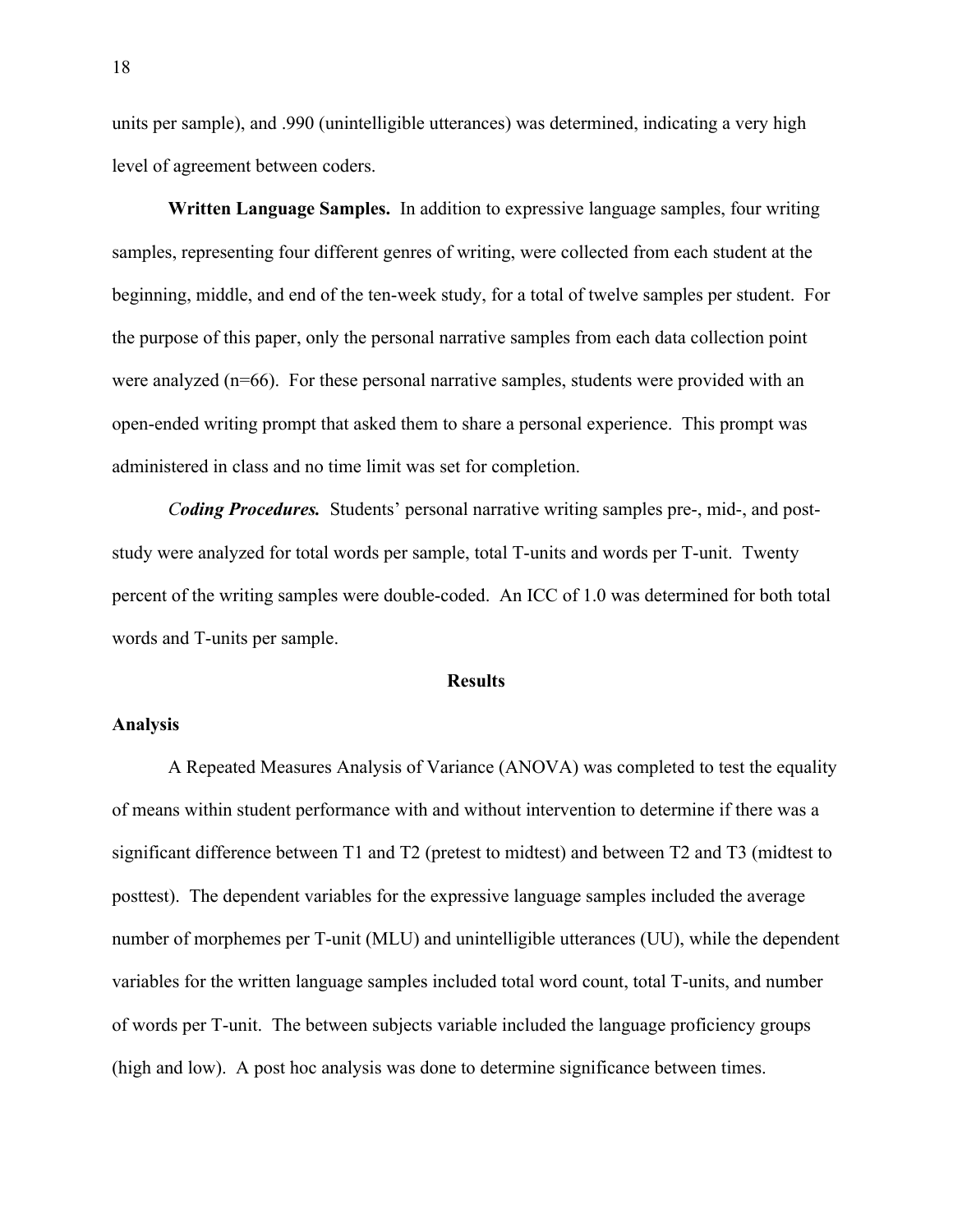**Research question 1.** Language samples were analyzed using repeated measures ANOVA to answer research question 1. After five weeks of regular instruction (i.e., with no SIWI intervention), the students' MLU remained at similar levels—2.71 at pretest to 2.68 at midtest. The post-intervention language samples (after five weeks of SIWI) revealed an increase from 2.68 to 5.28 in MLU. Pretest data shows that the students used an average of 8.73 unintelligible utterances per language sample, and at posttest they used an average 2.68 unintelligible utterances. All participants made gains between T2 and T3. Figures 1 and 2 display means for MLU and UU at T1, T2, and T3.



*Figure 1. Display of estimated marginal means for MLU over time.*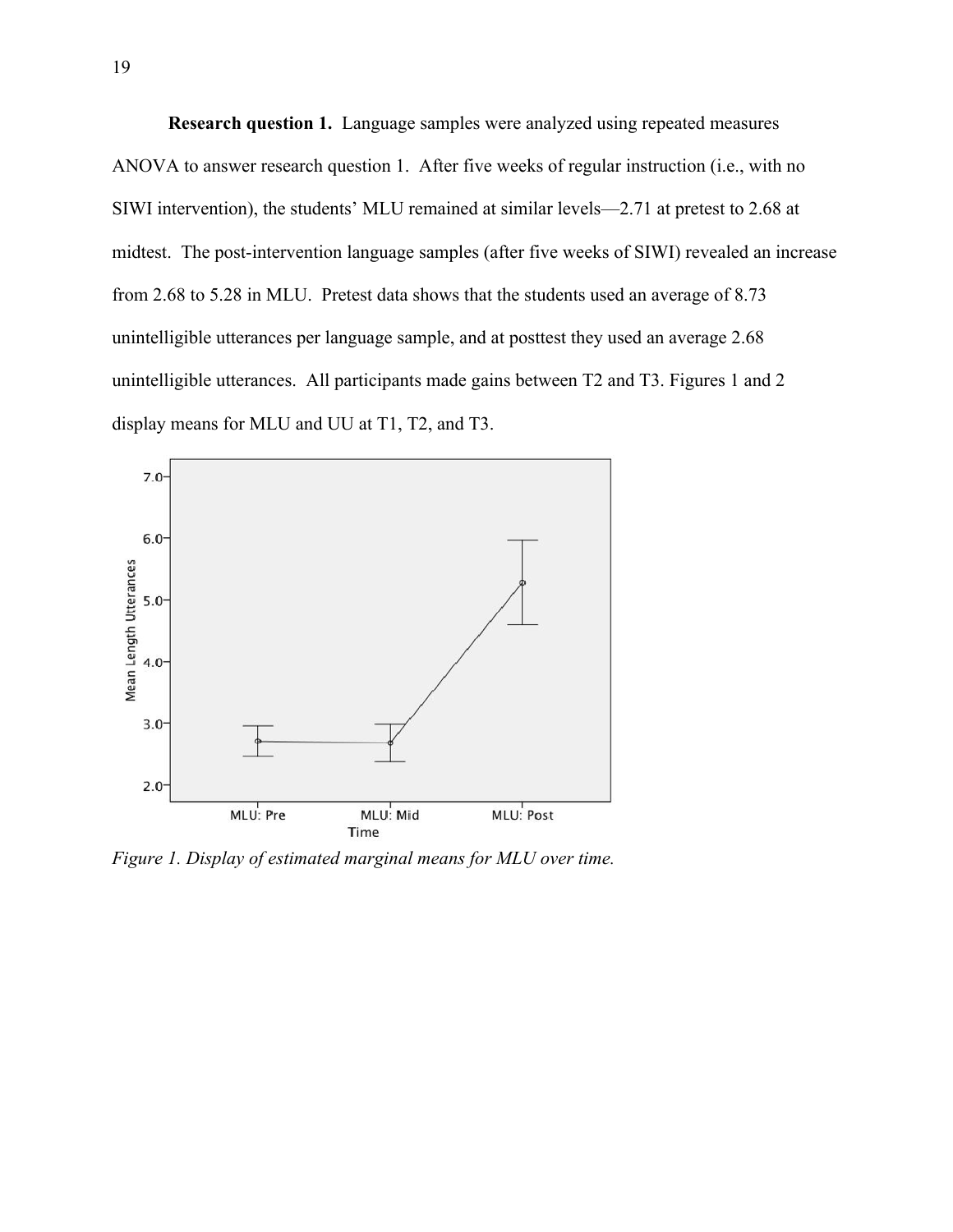

*Figure 2. Display of estimated marginal means for UU over time.*

Sphericity—the assumption that data are uncorrelated—could not be assumed based on Mauchly's Test of Sphericity (significance was below .05), therefore a repeated measures ANOVA using a Greenhouse-Geisser correction determined there was a statistically significant difference in MLU between time points  $F(1.306, 27.42) = 71.857, p \lt 0.001$ . The effect size was large. The partial Eta squared was .789, which means that SIWI accounted for 78.9% of the overall variance.

Post hoc tests using the Bonferroni correction revealed that SIWI had a statistically significant impact on MLU from T1 to T3 ( $p < .001$ ), and T2 to T3 ( $p < .001$ ). However, the T1 MLU was not statistically significantly different from T2 MLU ( $p = 1.00$ ). We can therefore conclude that five weeks of SIWI elicits a statistically significant increase in MLU compared to five weeks without SIWI.

Regarding the UU data, Mauchly's Test of Sphericity indicated that sphericity could be assumed (*p* >.05), and a repeated measures ANOVA determined there was a statistically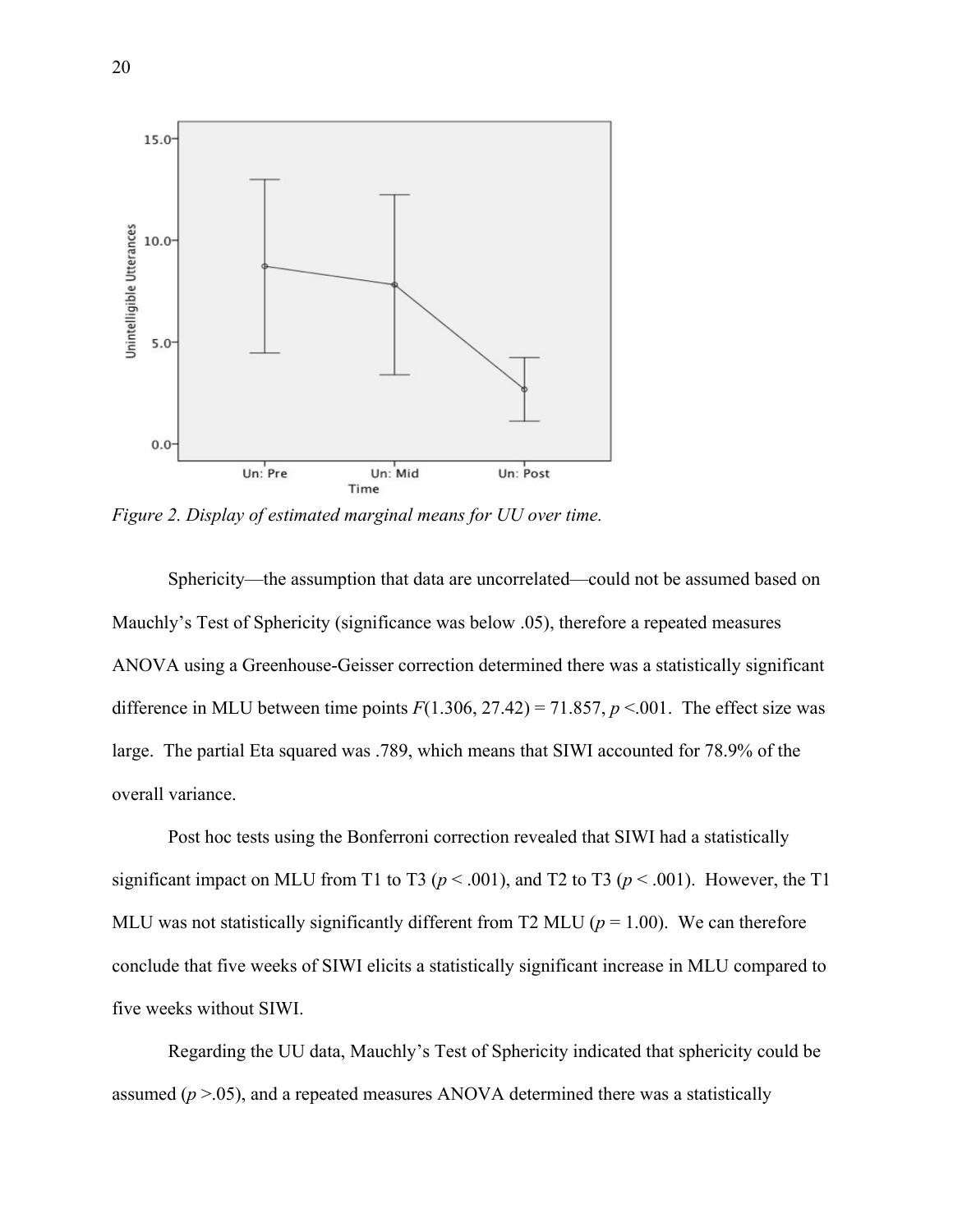significant difference in the number of UU students produced between time points  $F(2, 42) =$ 7.436,  $p = 0.002$ . The effect size was medium. The partial Eta squared was .436, which means that SIWI accounted for 43.6% of the overall variance.

Post hoc tests using the Bonferroni correction revealed that SIWI had a statistically significant impact on UU from T1 to T3 ( $p = .003$ ), and T2 to T3 ( $p = .027$ ). T1 UU were not statistically significantly different to T2 UU ( $p = 1.00$ ). We can therefore conclude that five weeks of SIWI elicits a statistically significant decrease in UU compared to five weeks without SIWI.

**Research question 2.** To address research question 2, MLU data were analyzed using repeated measures ANOVA on two factors, language proficiency group and time. Mauchly's Test of Sphericity indicated that sphericity could not be assumed (significance was below .05). A repeated measures ANOVA with a Greenhouse-Geisser correction determined that there was not a statistically significant difference in MLU by language group over time  $F(1.314, 26.286) =$ .508, *p* = .53). UU were also analyzed using repeated measures ANOVA on the same two factors. Mauchly's Test of Sphericity indicated that sphericity could not be assumed, therefore a repeated measures ANOVA with a Greenhouse-Geisser correction determined that there was not a statistically significant difference in number of UU by language group over time  $F(2,40) =$ 1.457,  $p = 0.245$ ). Figures 3, 4, 5 and 6 report the estimated marginal means for each dependent variable by language proficiency group. We can therefore conclude that regardless of language proficiency all students made gains in MLU and UU. Interestingly, UU increased for students in the high language proficiency group during the five weeks of regular instruction, but decreased significantly for both groups after the five-week SIWI intervention.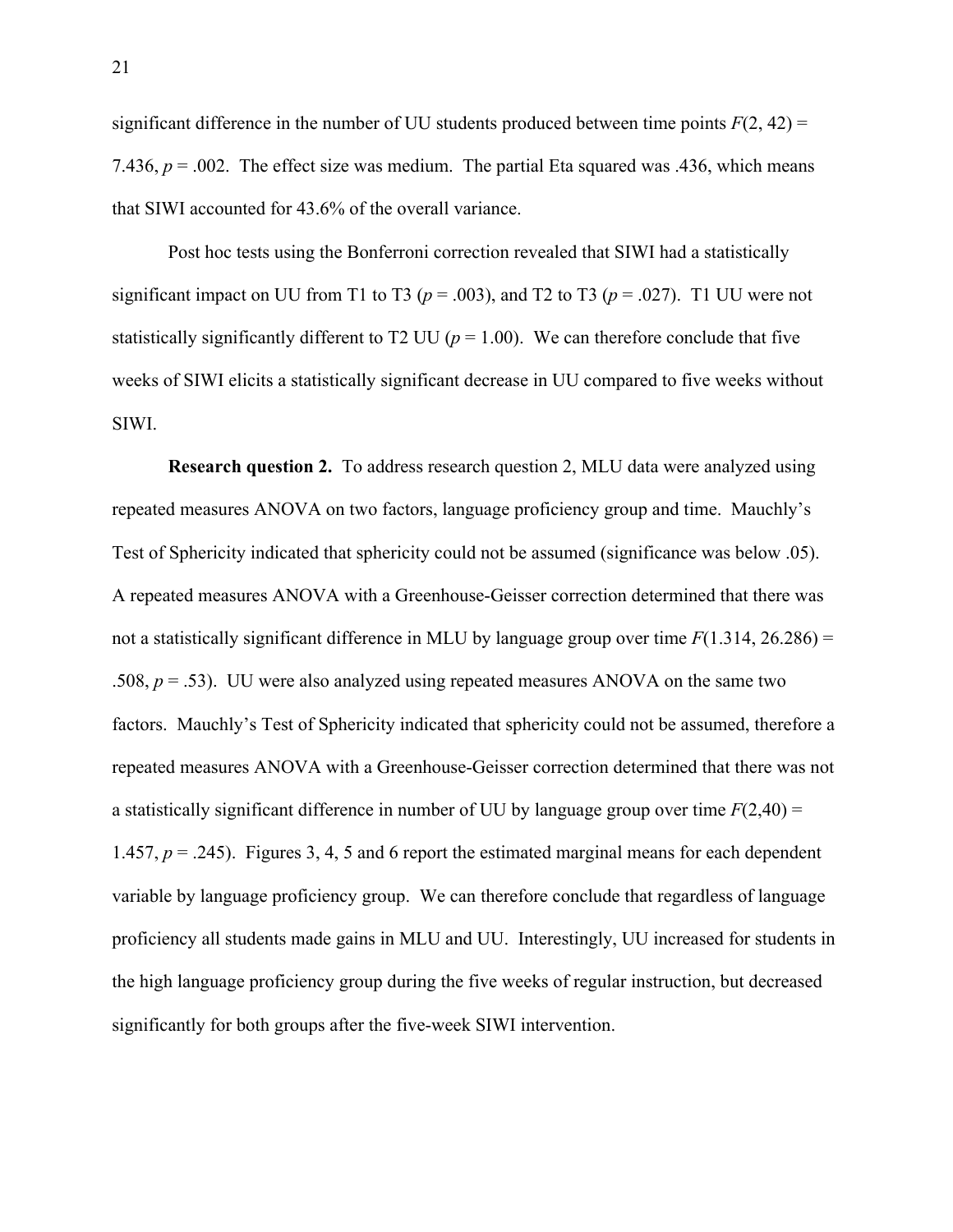

*Figure 3.* Display of estimated marginal means for MLU by higher language proficiency



*Figure 4.* Display of estimated marginal means for MLU by lower language proficiency group over time.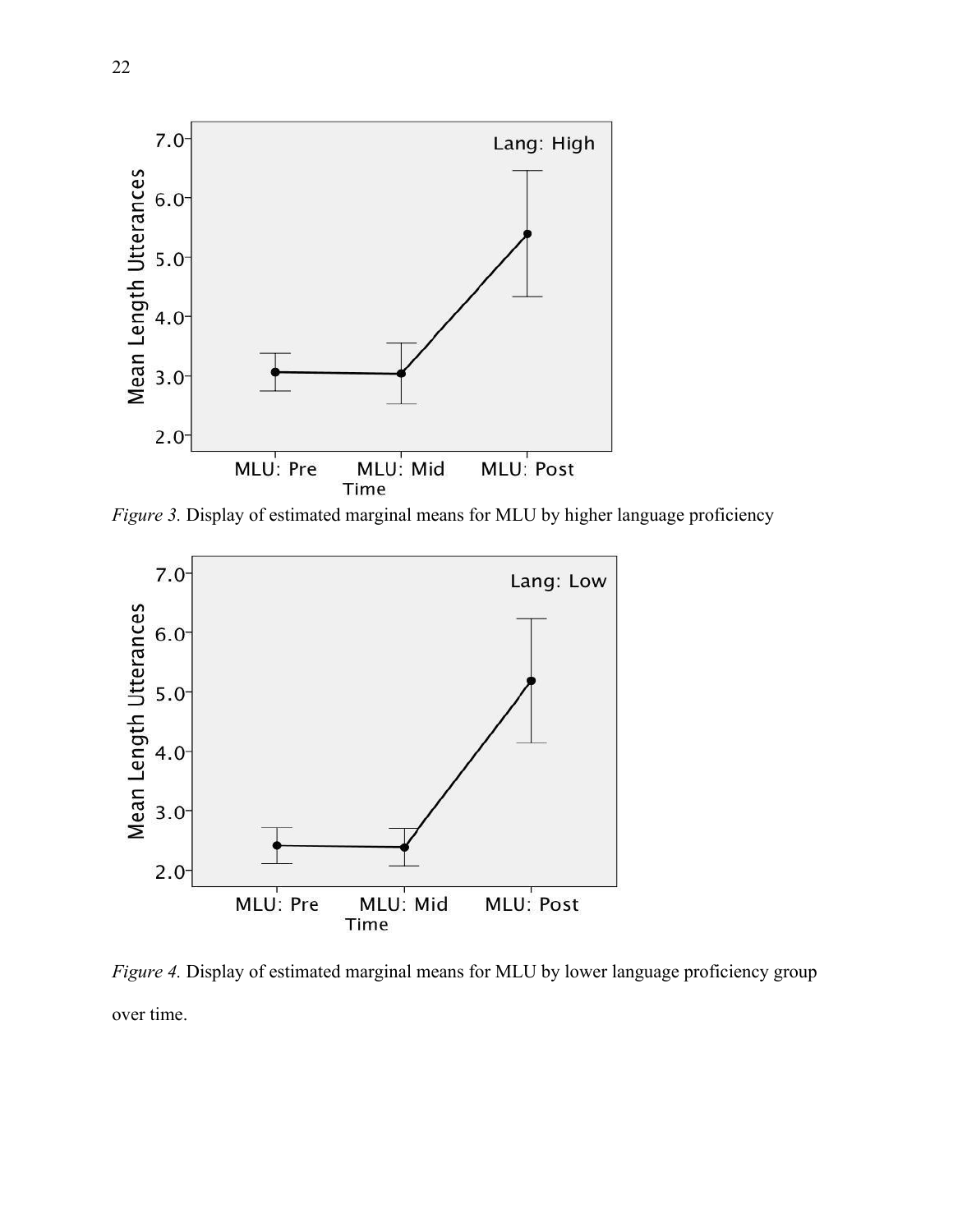

*Figure 5.* Display of estimated marginal means for unintelligible utterances by higher language proficiency group over time.



*Figure 6.* Display of estimated marginal means for unintelligible utterances by lower language proficiency group over time.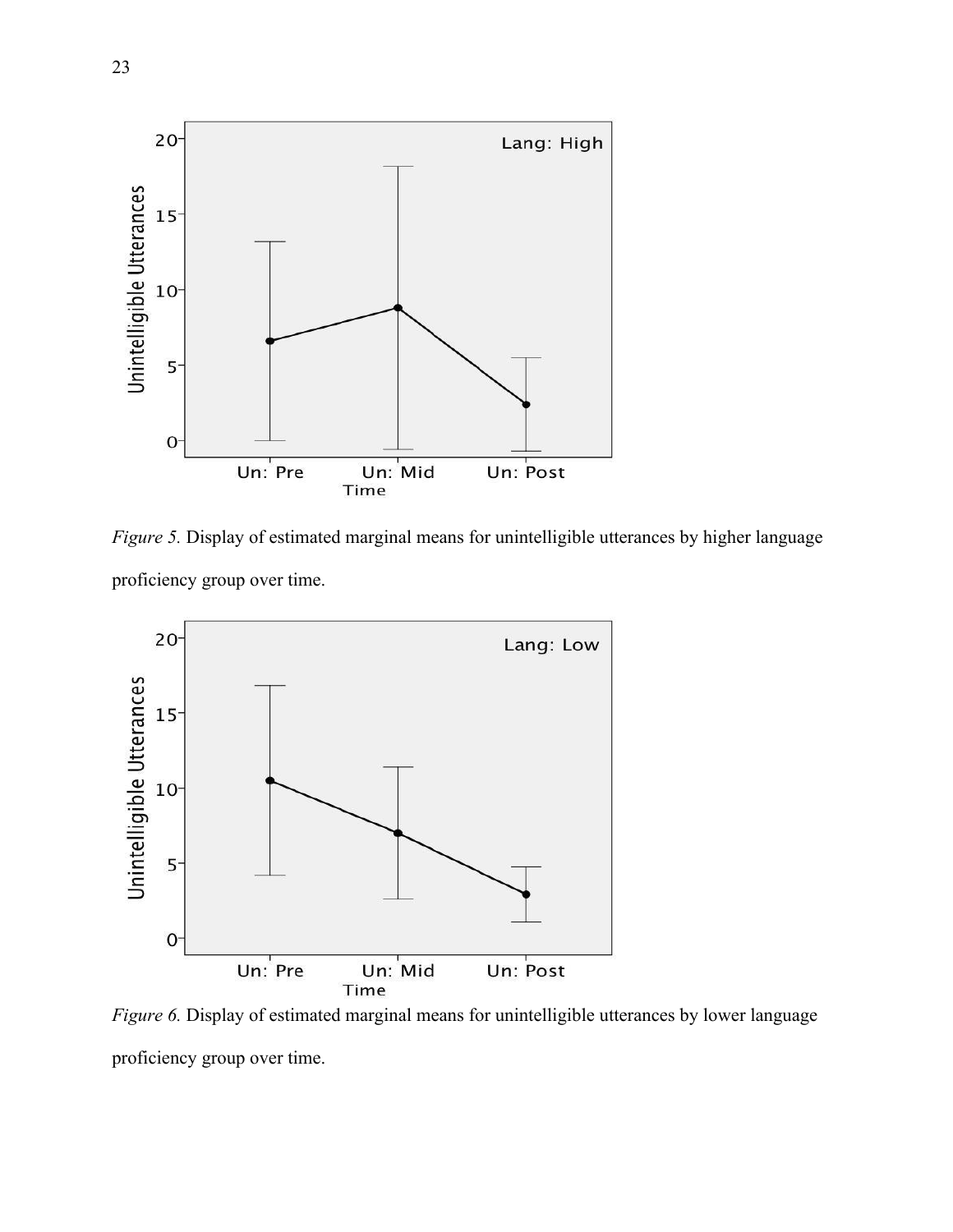**Research question 3.** Writing samples were analyzed using repeated measures ANOVA to answer research question 3. During the five-weeks of SIWI all students made significantly greater gains compared to the five-weeks with no intervention.

Mauchly's Test of Sphericity indicated that sphericity could not be assumed for total words. A repeated measures ANOVA with a Greenhouse-Geisser correction determined that there was a statistically significant difference in total words over time  $F(1.158, 25.487) = 10.447$ ,  $p = 0.002$ . The effect size was medium. The partial Eta squared was .322, which means that SIWI accounted for 32.2% of the overall variance.

Mauchly's Test of Sphericity indicated that sphericity also could not be assumed for total T-units. A repeated measures ANOVA with a Greenhouse-Geisser correction determined that there was a statistically significant difference in total T-units over time  $F(1.178, 25.917)$  = 12.330,  $p < 0.01$ . The effect size was medium. The partial Eta squared was .395, which means that SIWI accounted for 35.9% of the overall variance.

Post hoc tests using the Bonferroni correction revealed that SIWI had a statistically significant impact on total words and T-units from T1 to T3 (p is less than .05), and T2 to T3. Pretest results were not statistically significantly different to mid-test results (*p* > .05). We can therefore conclude that five weeks of SIWI elicits a statistically significant increase in total words and total T-units compared to five weeks without SIWI. Figures 5 and 6 display means for text length and total T-units at T1, T2, and T3.

Mauchly's Test of Sphericity indicated that sphericity could be assumed (*p* >.05) for words per T-unit, and a repeated measures ANOVA determined there was not a statistically significant difference in the number of words per T-unit produced over time  $F(2, 42) = 7.436$ , *p*  $= .002.$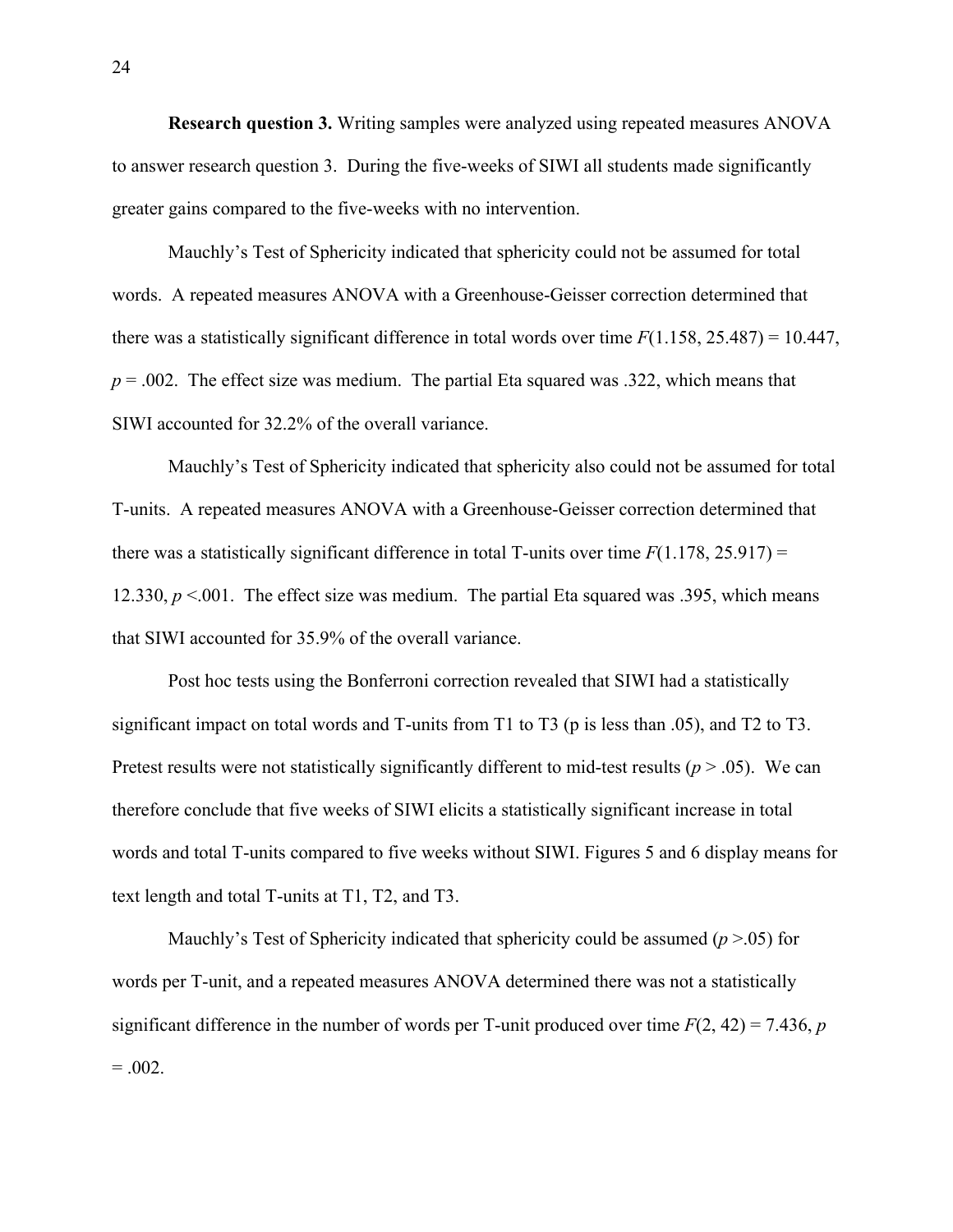**Research question 4.** Total words and total T-units were also analyzed using repeated measures ANOVA on two factors, language proficiency group and time. Mauchly's Test of Sphericity indicated that sphericity could not be assumed. A repeated measures ANOVA with a Greenhouse-Geisser correction determined that there was not a statistically significant difference in total words  $F(1.166, 24.494)=2.314$ ,  $p = .111$  or total T-units  $F(1.19, 25) = 1.481$ ,  $p = .24$  by language group over time. We can therefore conclude that regardless of language proficiency all students made gains in total words and total T-units. Means for these variables across time are displayed in Figures 7 and 8.



*Figure 7.* Display of estimated marginal means for text length over time.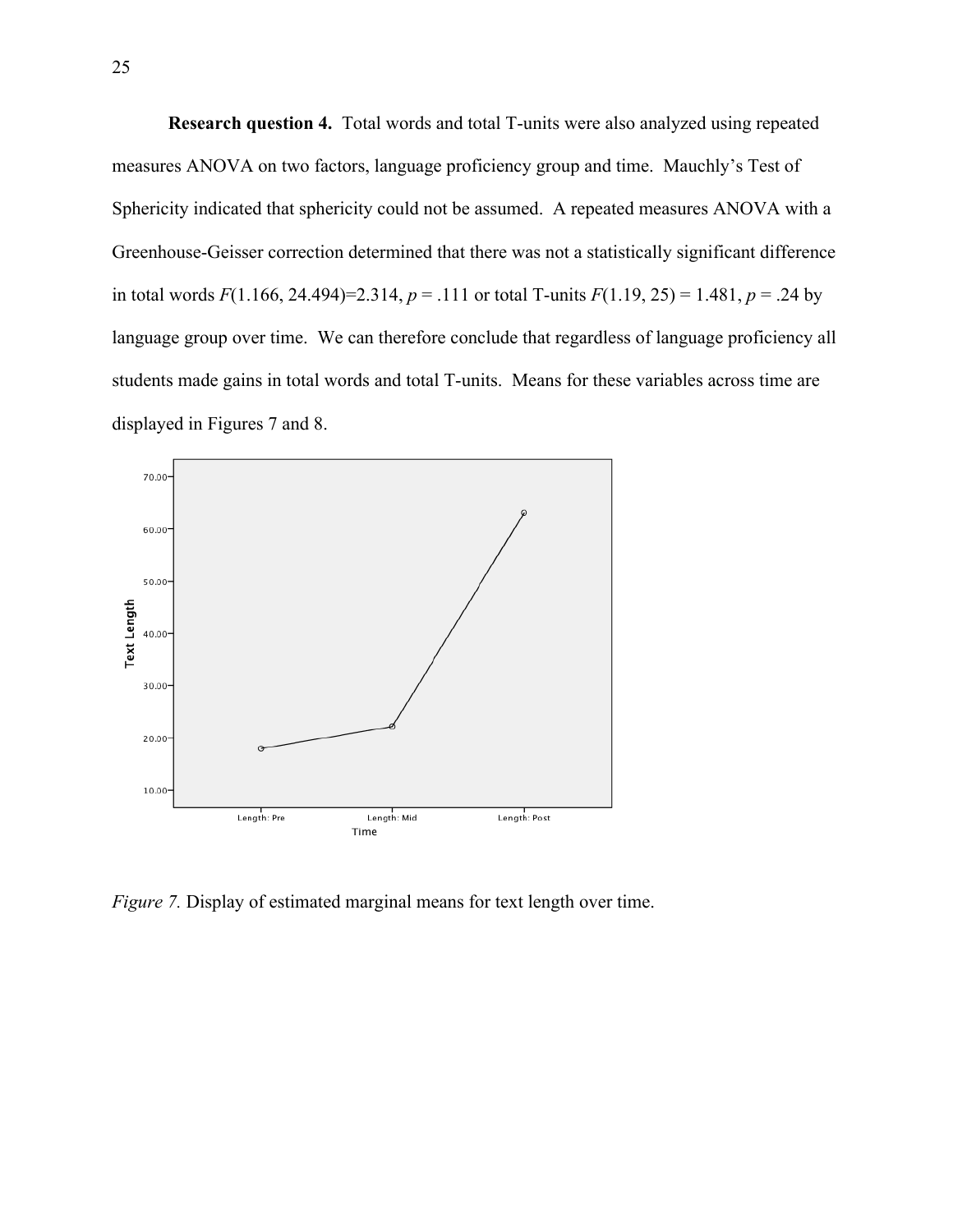

*Figure 8.* Display of estimated marginal means for T-units over time.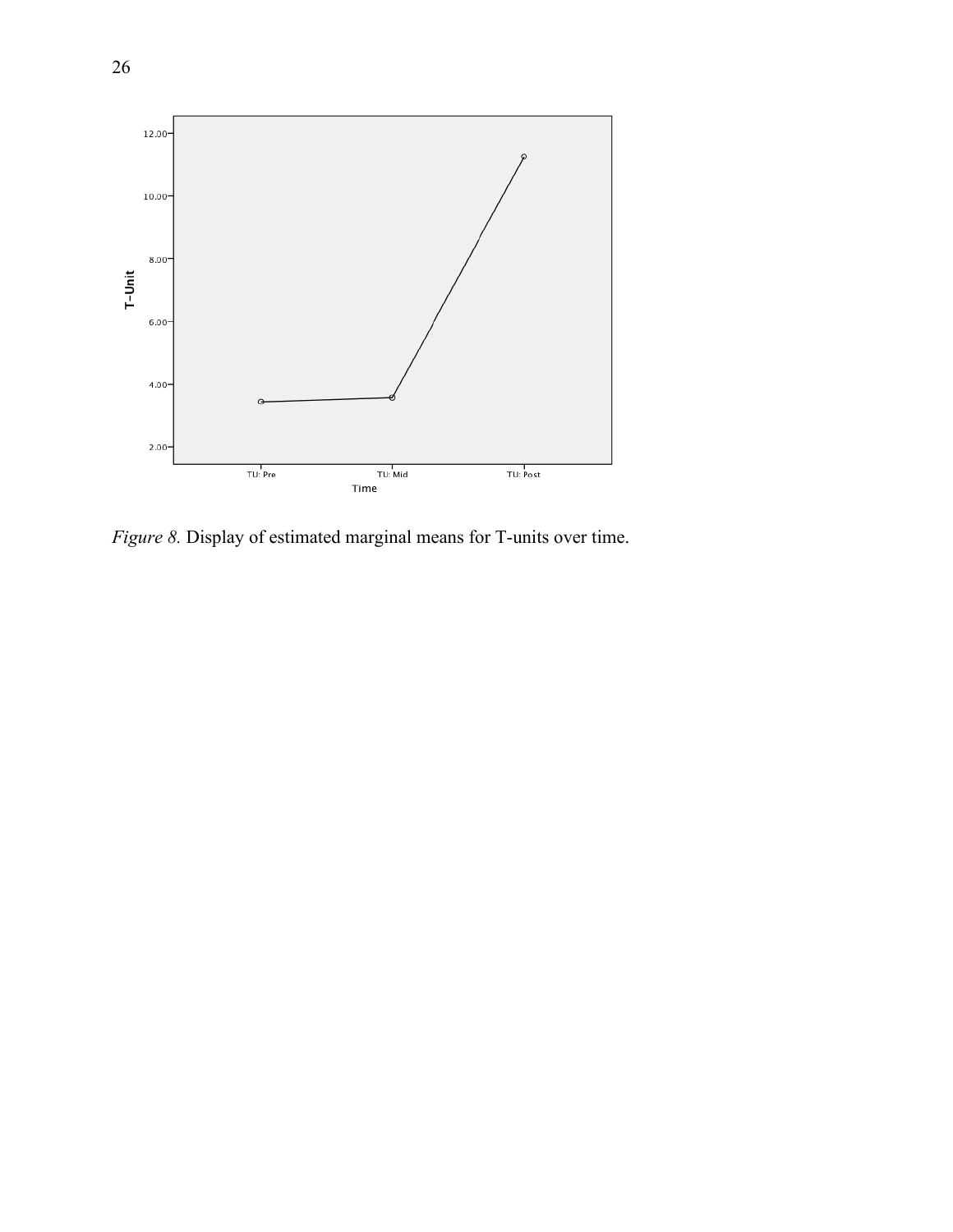

*Figure 9.* Display of estimated marginal means for text length by language proficiency group over time.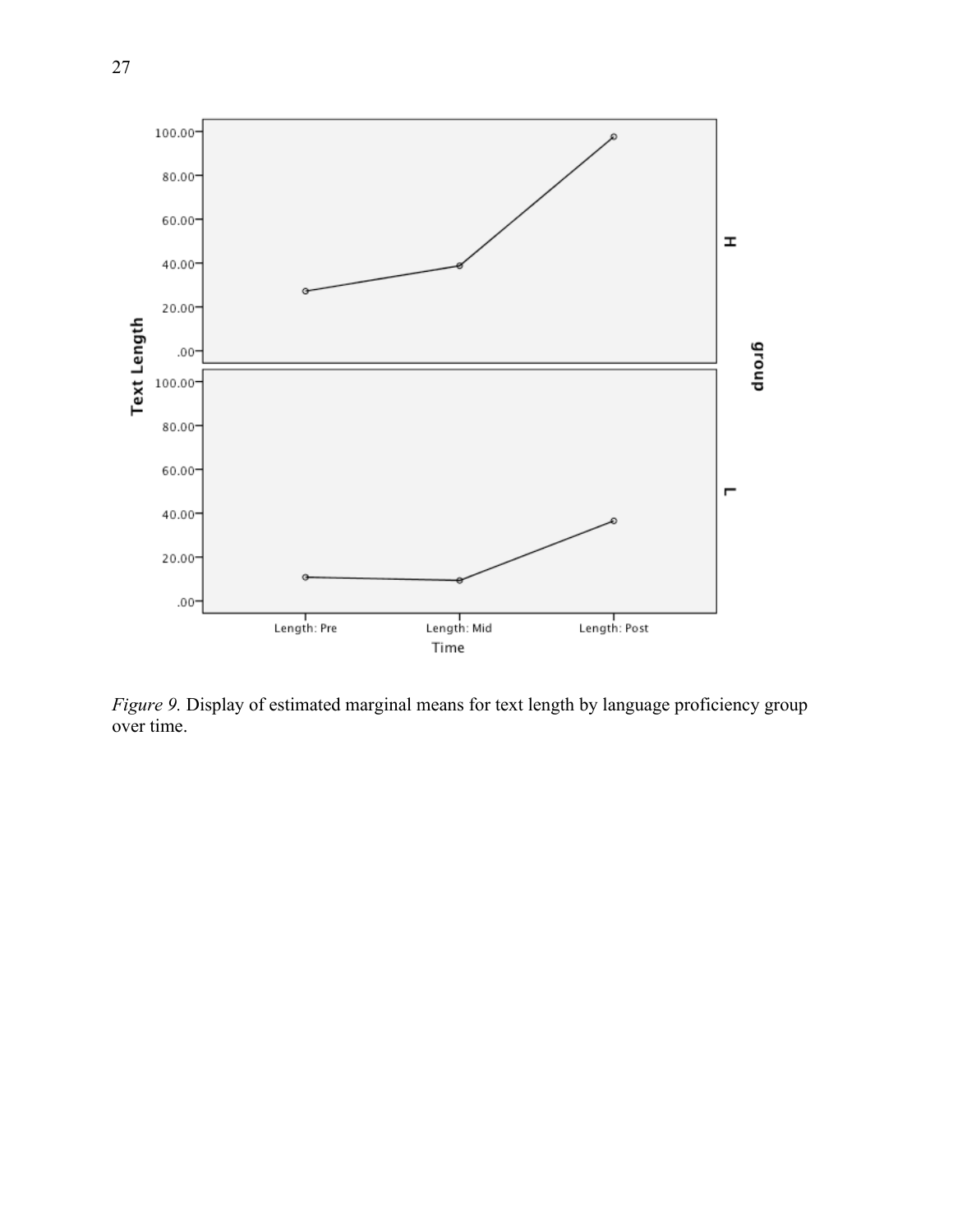

*Figure 10.* Display of estimated marginal means for T-units by language proficiency group over time.

**Student examples.** To further illustrate the language and writing development of students who differ by language proficiency group, we offer the following two descriptions.

*Student 1: Lee (lower language proficiency group).* Lee's (pseudonym) pretest language sample was made up of almost half UU (35 out of 77) with average utterances (MLU) containing 1.9 ASL morphemes per T-unit. He was constantly signing something, but the signs were disconnected, nonsensical and repetitive. At T2, his pattern of continuous, repetitive and nonsensical signing was similar. Out of 26 utterances at T2, 7 were unintelligible and his MLU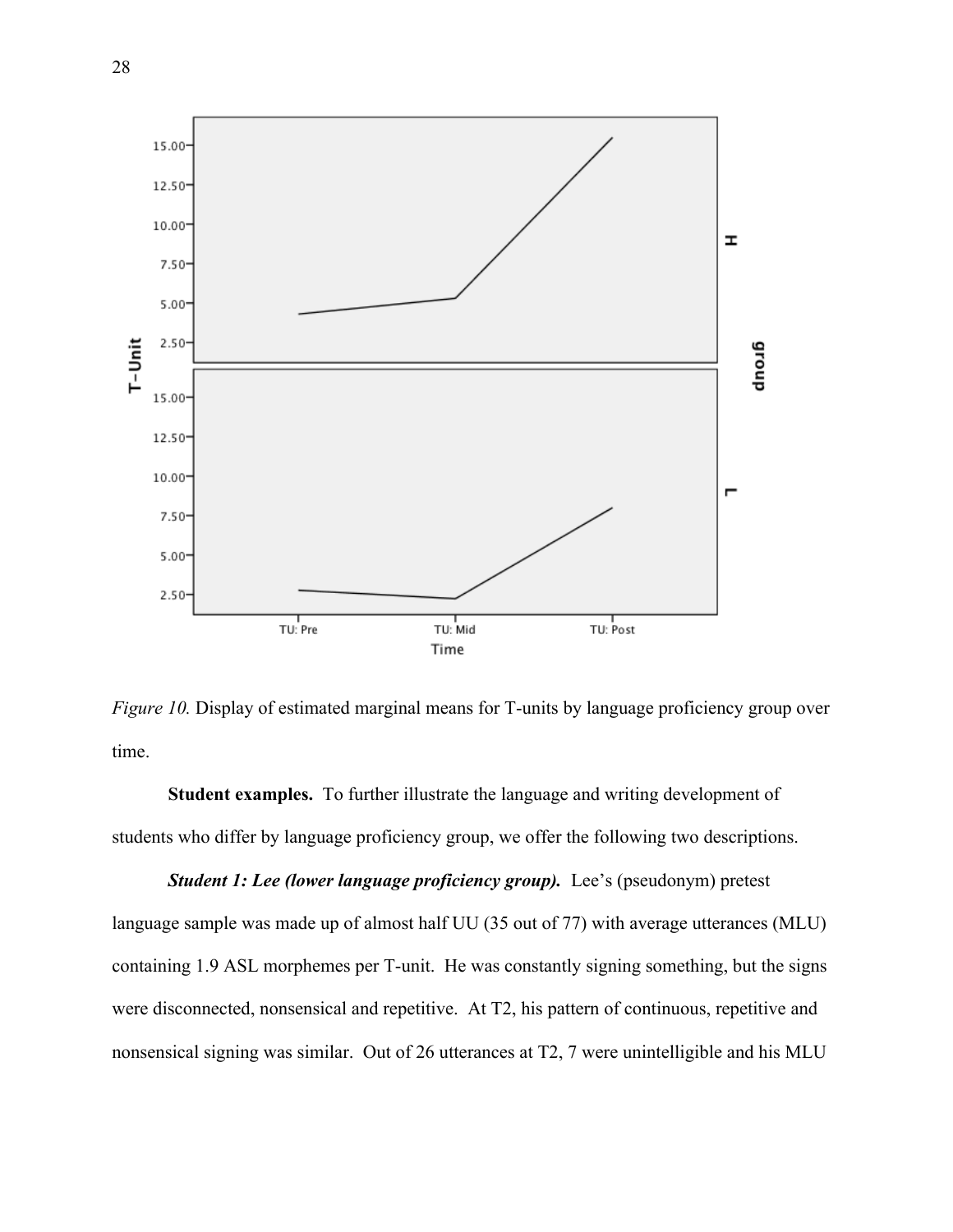averaged 2.5 morphemes per T-unit. Some responses at pretest and midtest included signed statements like, "BEAR, SEE, SAVE" and "WINDOW, NOISE, MOUSE".

During SIWI, Lee was eager to participate and frequently wanted to share his ideas. As instruction progressed he learned how to focus his comments and make them less repetitive by observing his peers' interactions, the teacher's think-alouds and responding to prompts that asked him to evaluate whether his comments were relevant. His thoughts were often first made visual through drawings or gestures. The teacher and his peers would ask for clarification while pairing the visual representation of his thoughts with expressive language. For example, when talking about the Titanic he signed the equivalent of, "boat, big, boat, you know, boat." The teacher drew a big boat in the ASL holding zone, and he interacted with the initial drawing to clarify or provide additional details. In this case, he erased the water under the boat and drew a flat line underneath the boat to show it was on land. Then he added a picture of a ticket booth and stick figures of him and his father and siblings. He used the picture to act out paying, then walking in and looking around. After adding movement to his drawing, he drew an iceberg and signed, "broke, broke." His classmates asked him, "Where was the boat?" He did not know. They asked, "Did you get in the car? Did you drive there? Did it take a long time?" Another student used the internet to pull up pictures of the Titanic Museum. As soon as Lee saw it he pointed at his picture and signed, "THAT! THAT!" Once the teacher and students arrived at a common understanding of Lee's experience they were able to discuss how to represent that experience in ASL.

After the fifth week of SIWI and interactions like the ones described above, Lee's awareness of language and expressive abilities had improved. At the post-test, out of 39 utterances, 7 were unintelligible, but the average length of utterance had almost doubled. With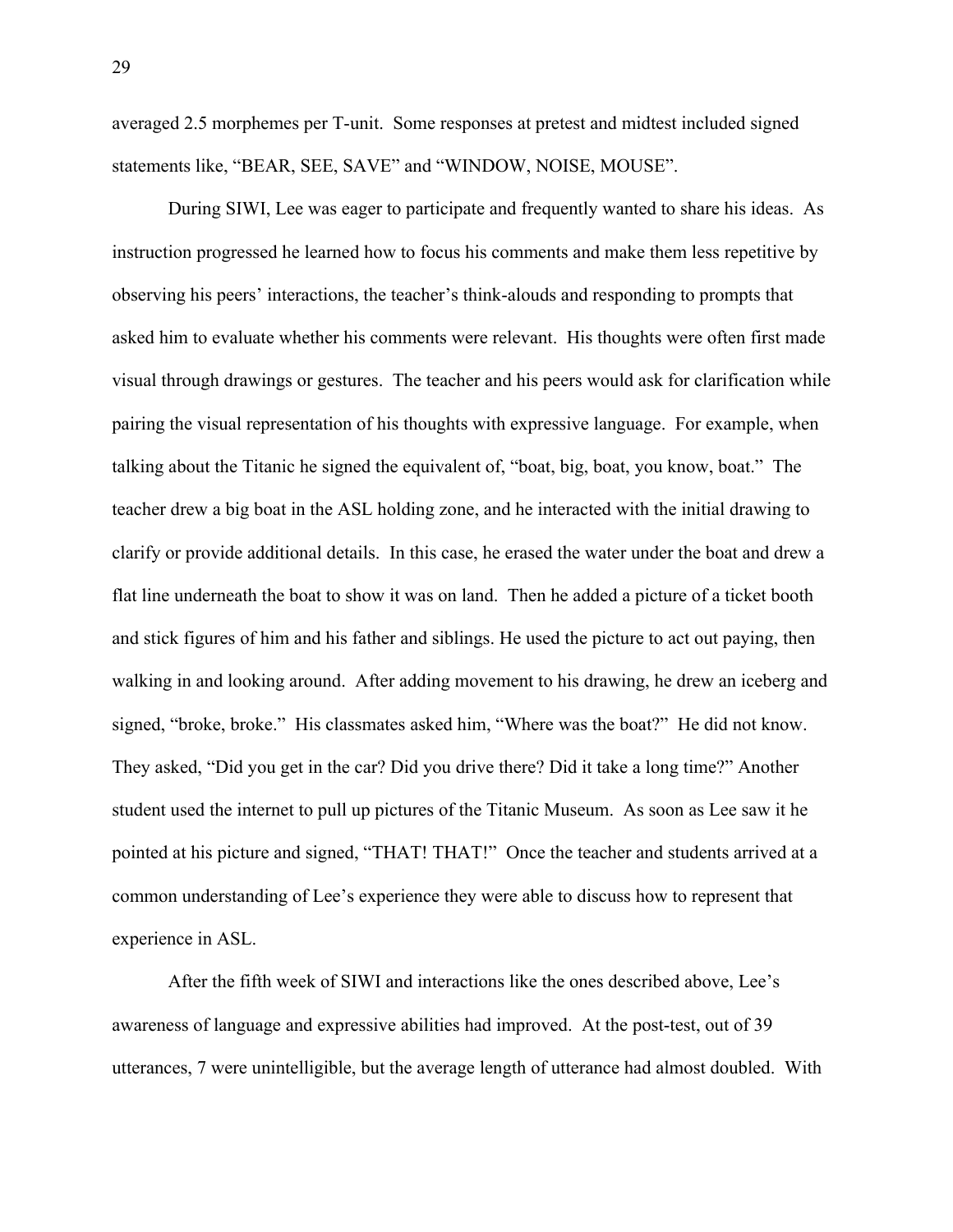almost twice as many morphemes per utterance, Lee had begun to communicate his ideas more fully, and used signed phrases like, "MOM GO HOSPITAL SICK, HEAD HURT" and "MONKEY EAT GRASS, BUT NOT LIKE GRASS". With longer, more meaningful utterances, and fewer UU, Lee was able to communicate his ideas more completely after five weeks of SIWI.

Lee's writing samples (see Appendix A) also show considerable growth during the 5 weeks of SIWI. In his first two samples, Lee was unable to relay his experiences in English text. His writing consisted of confused phrasing and words that collectively carried no meaning. After SIWI, Lee was able to relay details of an experience using mostly comprehensible text.

*Student 2: Dora (higher language proficiency group).* At pretest Dora (pseudonym) could answer questions directly, but without detail or explanation. Her MLU was 3.3 morphemes per T-unit, which allowed her to respond clearly, but briefly, with answers like, "DOG ATE STICKS" or "HUNTING DOGS SLEEP TOGETHER." In class, she constantly had something to share and often had to be reminded to allow other students to have a turn to communicate in order to engage in a conversation. The teacher expanded on Dora's willingness to express herself by demonstrating, for example, how to add adverbs and adjectives in ASL. By T3, Dora's MLU had nearly tripled, to 8.8 morphemes per T-unit, and ASL grammatical features were incorporated more frequently. In all cases, ASL features either doubled or tripled during the collection of her language sample. Her appropriate use of ASL features often increased her MLU, which indicates the expression of more complex thoughts. Rather than "DOG EAT STICK", her utterances included phrases like, "BEACH, E-L-F SEAL ROLL, REST ON-SAND, and "WHITE ROBIN FLY, SIT BIG-TREE ON-BRANCH." The quantity of her expressive communication more than doubled in the five weeks of SIWI.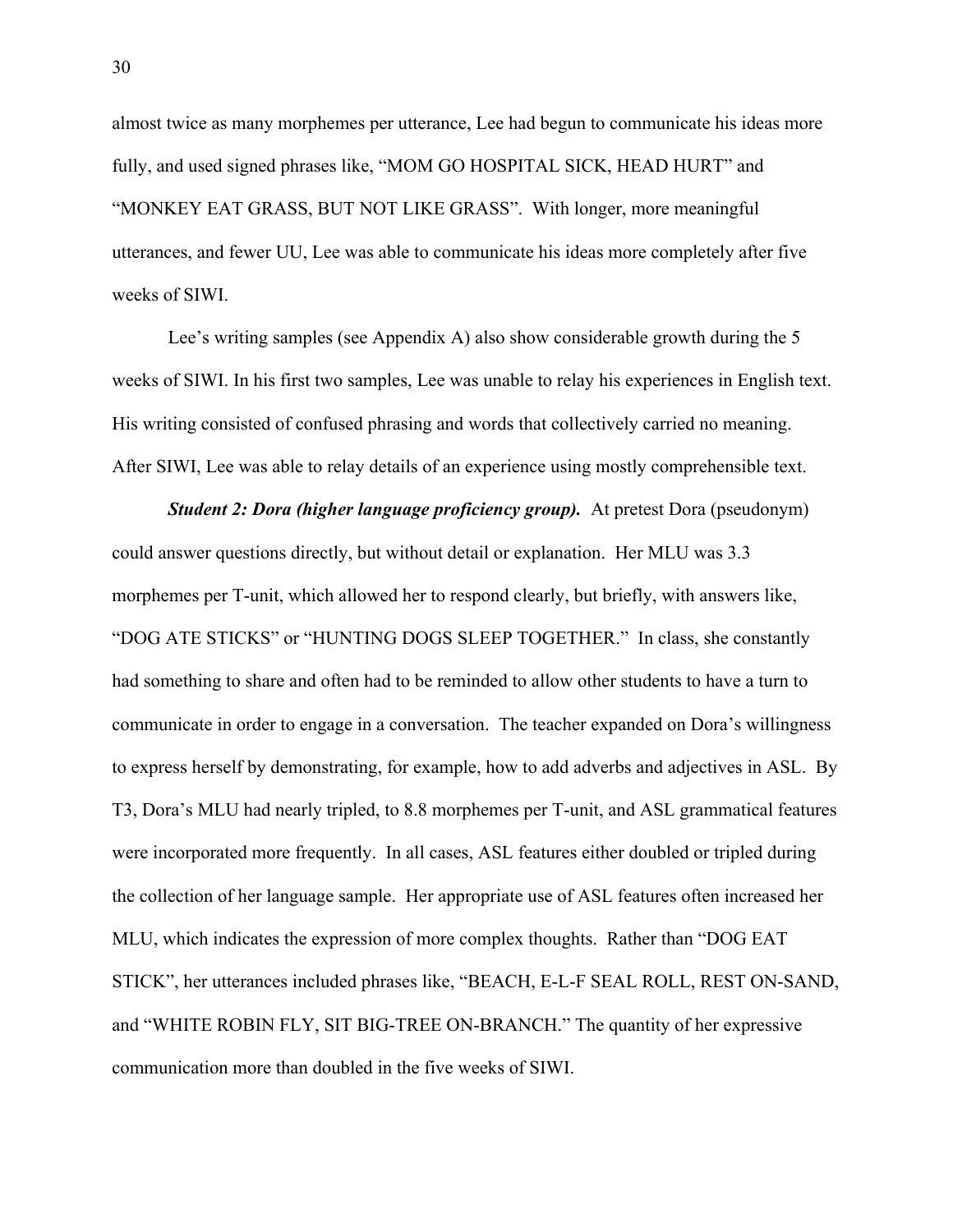Dora's writing samples also show tremendous growth in her writing of English (see Appendix B). Her T1 and T2 samples are intelligible but very brief with only one or two sentences. After the SIWI intervention, she conveys her experience with a paragraph containing multiple details. Not only is she writing much more text, she is also showing she knows how to write introductory clauses, a series of items, and compound sentences. These features add greater complexity to her English text.

#### **Discussion**

The pattern of little or no growth during typical instruction resonates with the substantial research base demonstrating plateaus and little progress in literacy among d/hh students (Antia, Reed, & Kreimeyer, 2005; McAnally, Rose, & Quigley, 1994; Moores & Miller, 2001; Musselman & Szanto, 1998; Yoshinaga-Itano, Snyder, & Mayberry, 1996). SIWI was designed to emphasize the development of expressive signed language, linguistic competence, and metalinguistic awareness in ASL and English to be supportive of d/hh students as dual language learners. During the five-weeks of SIWI all students and each language proficiency group made significantly greater gains in ASL and written English compared to the five-weeks with no intervention. At T3 the lower language proficiency group surpassed the higher language proficiency group's MLU at T1 and T2 in signed expressions. During T1 and T2 students' use of UU remained consistent, but after the implementation of the intervention, students significantly reduced the amount of UU used even though utterances lengthened considerably.

One of the most significant differences between the SIWI and regular instruction is the degree to which students had access to strong models of a full language; in this case either ASL or English. During regular instruction, teachers enact the school's Total Communication philosophy by using Sim-Com, which compromises the integrity of input in both ASL and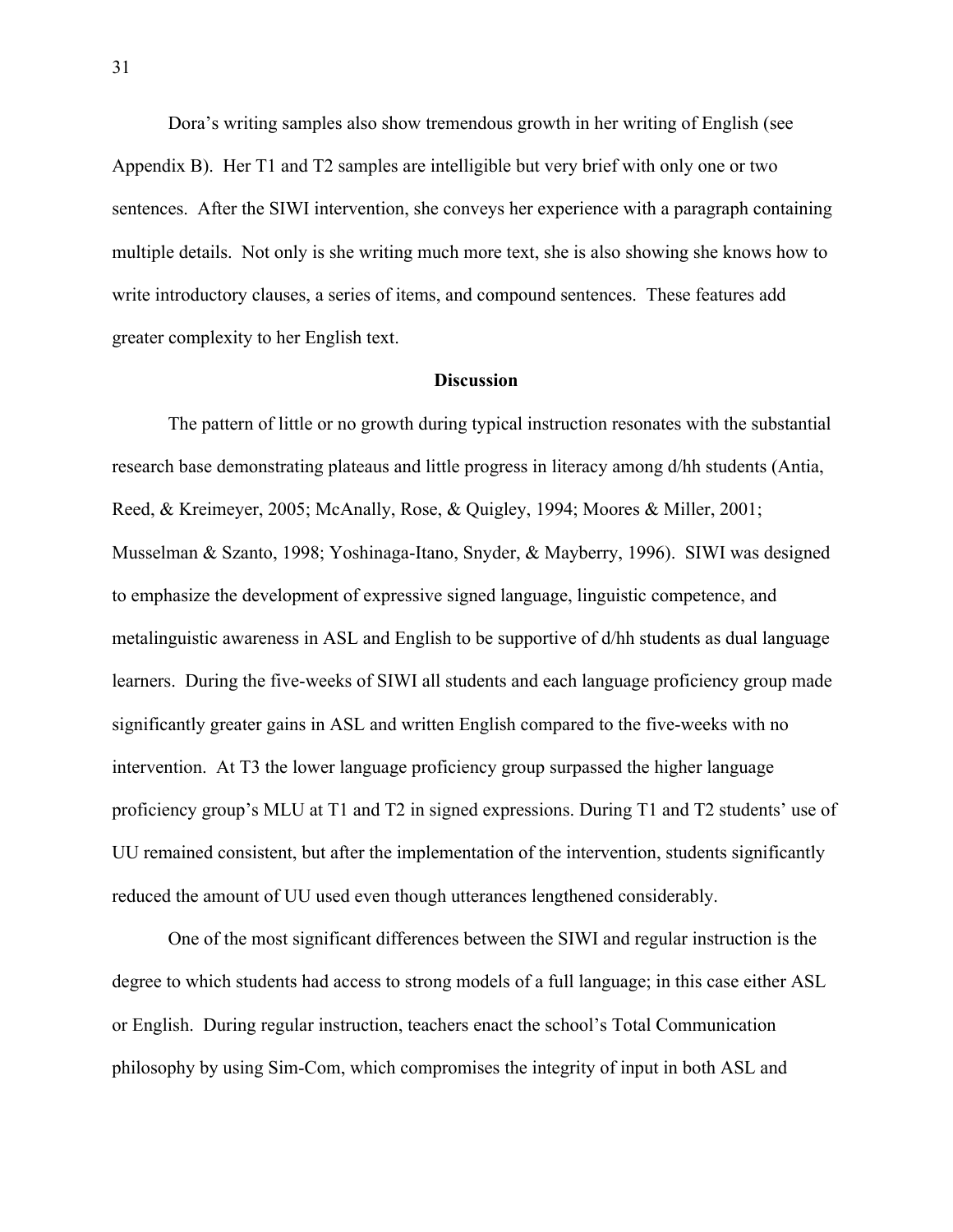English (Johnson, Liddell & Ertling, 1989; Marmor & Petito, 1979; Swisher, 1984). SIWI purposefully separates and discusses ASL, English and any other forms of communication students use in order to build metalinguistic awareness and allow greater linguistic competence. This means students are exposed to robust models of each language, along with explicit discussions of the differences between them. As findings from this study demonstrate, SIWI promotes significant gains in the development of both languages.

After five weeks of SIWI all participants made significant gains in total word count and T-units per writing sample but not with number of words per T-unit. The lack of growth in words per T-unit is not surprising in a short five-week study when much instructional time was needed for basic writing instruction, an introduction to SIWI and development of expressive language skills. When explicit instruction on complex sentence structures and sentence combining is provided within SIWI, students have been known to make gains with complexity measures (Wolbers, 2008). Taken together, these findings suggest that SIWI positively impacted both signed and written communication for all participants, regardless of beginning language proficiency, but more time is needed to provide instruction that can influence English language complexity at the sentence level. Importantly, the focus on ASL in the context of English instruction did not detract from students' writing growth. Instead, our findings support the literature that hypothesizes interdependence: a focus on building ASL and written English proficiency simultaneously resulted in significant gains in both.

#### **Implications**

It is beyond the scope of this study to identify which individual aspects of SIWI are most important or powerful predictors of student growth. Still, patterns in student growth across indicators and language proficiency groups suggest that some aspects of SIWI may be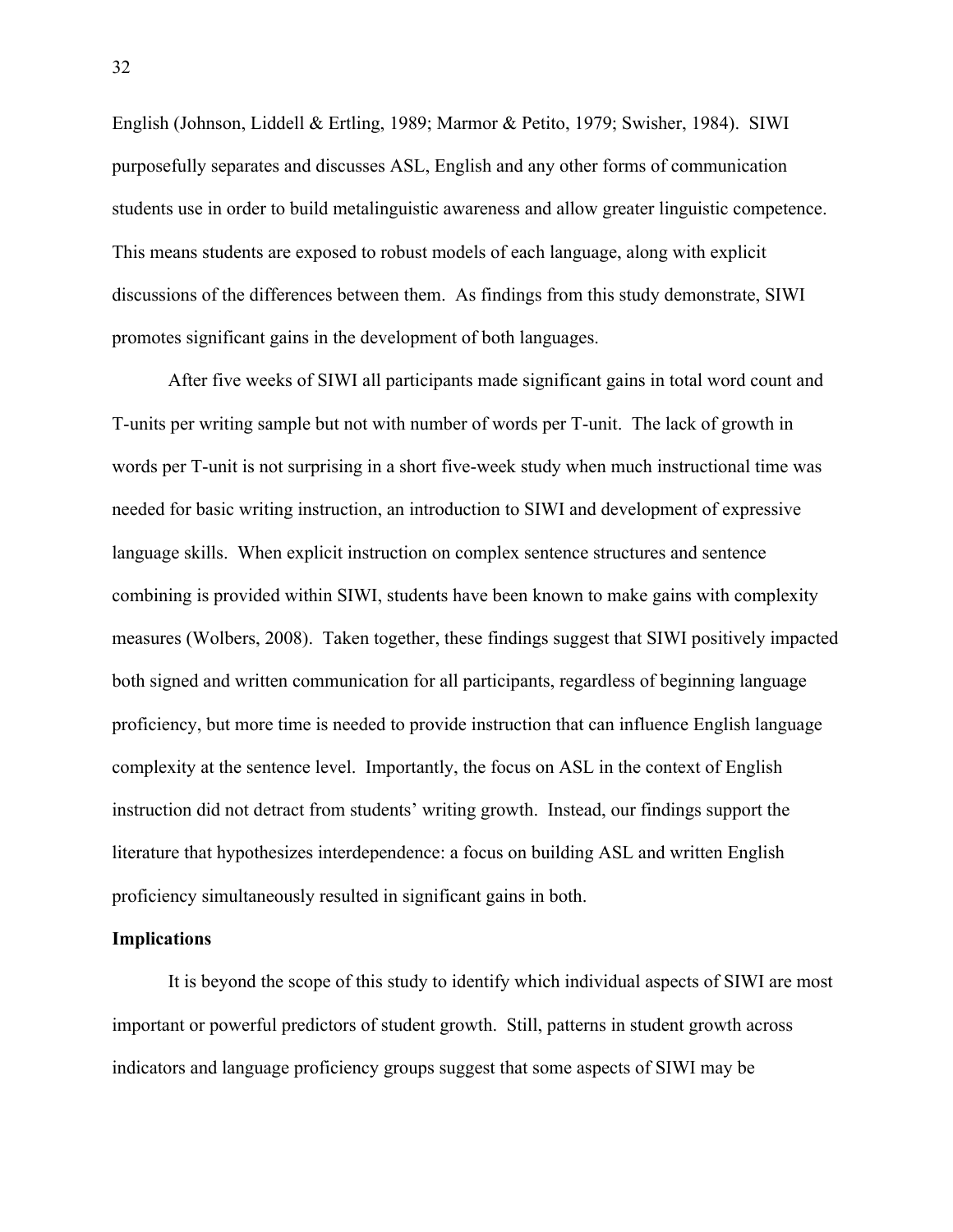particularly supportive of the language and literacy development of d/hh students. For example, students in the higher language proficiency group made more growth in ASL than the lower language proficiency group. This suggests that greater linguistic or metalinguistic knowledge, as found in the higher language proficiency group, supports greater growth. If so, SIWI's focus on metalinguistic awareness may be an important lever for growth across students with varied levels of proficiency.

Since both language proficiency groups made some growth in ASL, regardless of their beginning language proficiency, we suggest that the interactive nature of SIWI may have supported growth for both groups by providing and extending opportunities to communicate using ASL. If this is the case, it follows that it would be important for teachers have strong ASL skills and deep metalinguistic awareness of English and ASL themselves in order to accomplish the focus on metalinguistic awareness and interaction. Such awareness will help teachers make connections and comparisons across languages, and will allow them to understand the ways in which students may be working between the two languages.

When it comes to writing, we hypothesize that growth across language proficiency groups supported the emphasis on strategic instruction, that is, instruction that explicitly addresses certain aspects of writing conventions, style or craft are contributing to writing development. The guided to independent process of writing may also have been a source of support for growth. The patterns of our findings suggest that *metalinguistic awareness* in an *interactive setting* through the *guided to independent process* are likely to be the most important elements of the SIWI approach. Future research could investigate the contribution of each of these elements in order to identify their unique contributions.

### **Limitations and Future Directions**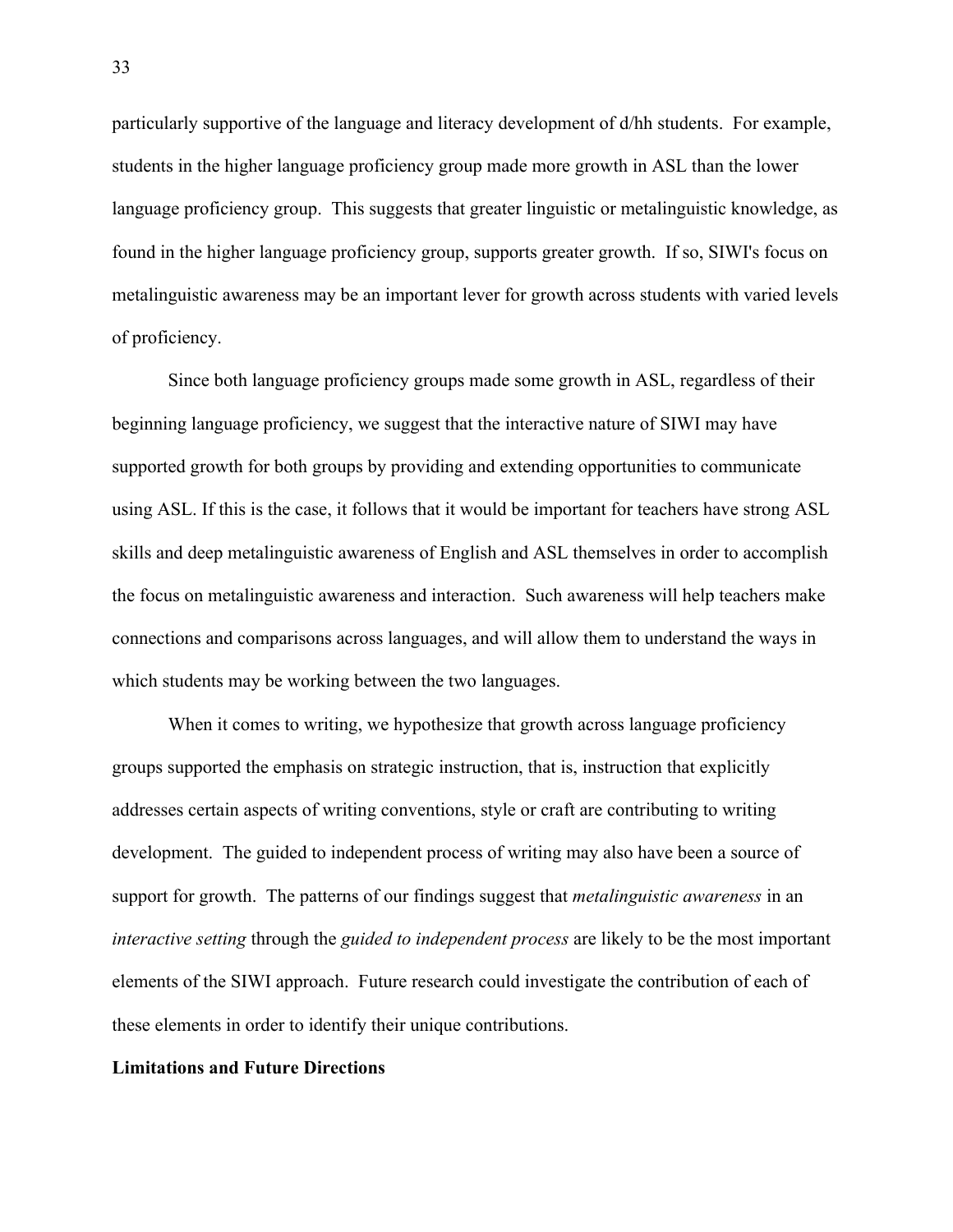This study was limited by its application in a single residential school setting which represents one of many possible philosophies of communication and instruction. The sample was further limited to d/hh students in grades 4, 5, and 6 for the purpose of exploring language growth during the upper elementary and middle school years.

The success of a short SIWI intervention when compared to no measurable growth during regular instruction raises significant questions for further research. These include research questions about the meaning of "accessibility" in investigations of the impact of contrived communication strategies on students' ability to develop metalinguistic awareness and linguistic competence. Given that MLU is not a standardized measure for ASL growth, but a proxy measure with the ability to achieve high reliability, future studies might strengthen their analyses by adding standardized assessments of ASL, once available.

To date, the longest study of SIWI is a single school year (approximately 9 months) (Wolbers, Dostal & Bowers, 2012). Given the growth in ASL after 5 weeks and significant growth in written English growth after a year, it is possible that multiple years of exposure to SIWI would mean upward trends in the language and literacy achievement and academic trajectory of individuals who are d/hh.

#### **Conclusion**

The purpose of this study was to investigate the impact of SIWI on the ASL expressive language and the written English of d/hh students. The focus on ASL, a signed language without a written form, did not detract from students' writing growth in English. Instead, our findings support the literature that hypothesizes interdependence: a focus on building ASL and written English proficiency simultaneously resulted in significant gains in both.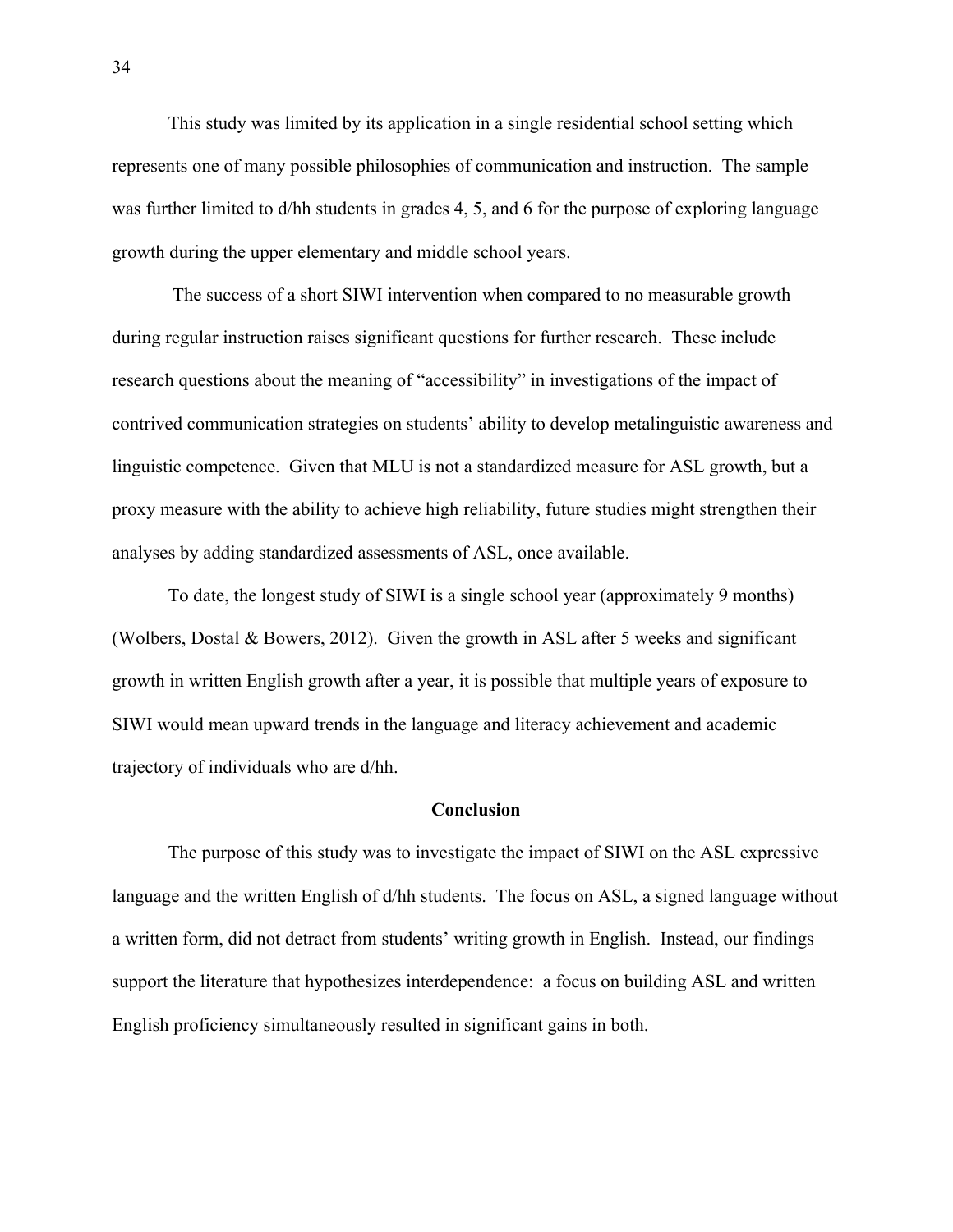Findings from this study have two important implications for general education teachers working with students who have diverse language histories and diverse language proficiencies. First, if students have diverse language proficiencies, an interactive environment allows each student's unique understanding and unique way of communicating to support a collective understanding of the idea. Additionally, if given explicit focus, interacting across varied languages and modalities builds students' awareness of language, connections between languages, and uses of language for communication. This may simultaneously support the development of students' language proficiencies by strengthening their metalinguistic awareness through multiple opportunities for exposure, comparison and translation.

Second, our findings support the broad range of research advocating for strategic instruction (CITE), yet strategic instruction is difficult to accomplish if teachers and students do not have a shared language for communication. In these cases, opportunities to co-construct meaning by capturing ideas in an accessible forms (as in a holding zone), and using language to collaboratively elaborate initial ideas from students (whether presented in English or not), has the potential to support the development of expressive language by encouraging students to link their understandings with language form. SIWI provides a space within literacy instruction for necessary linguistic and metalinguistic teaching and learning to occur among linguistically diverse populations.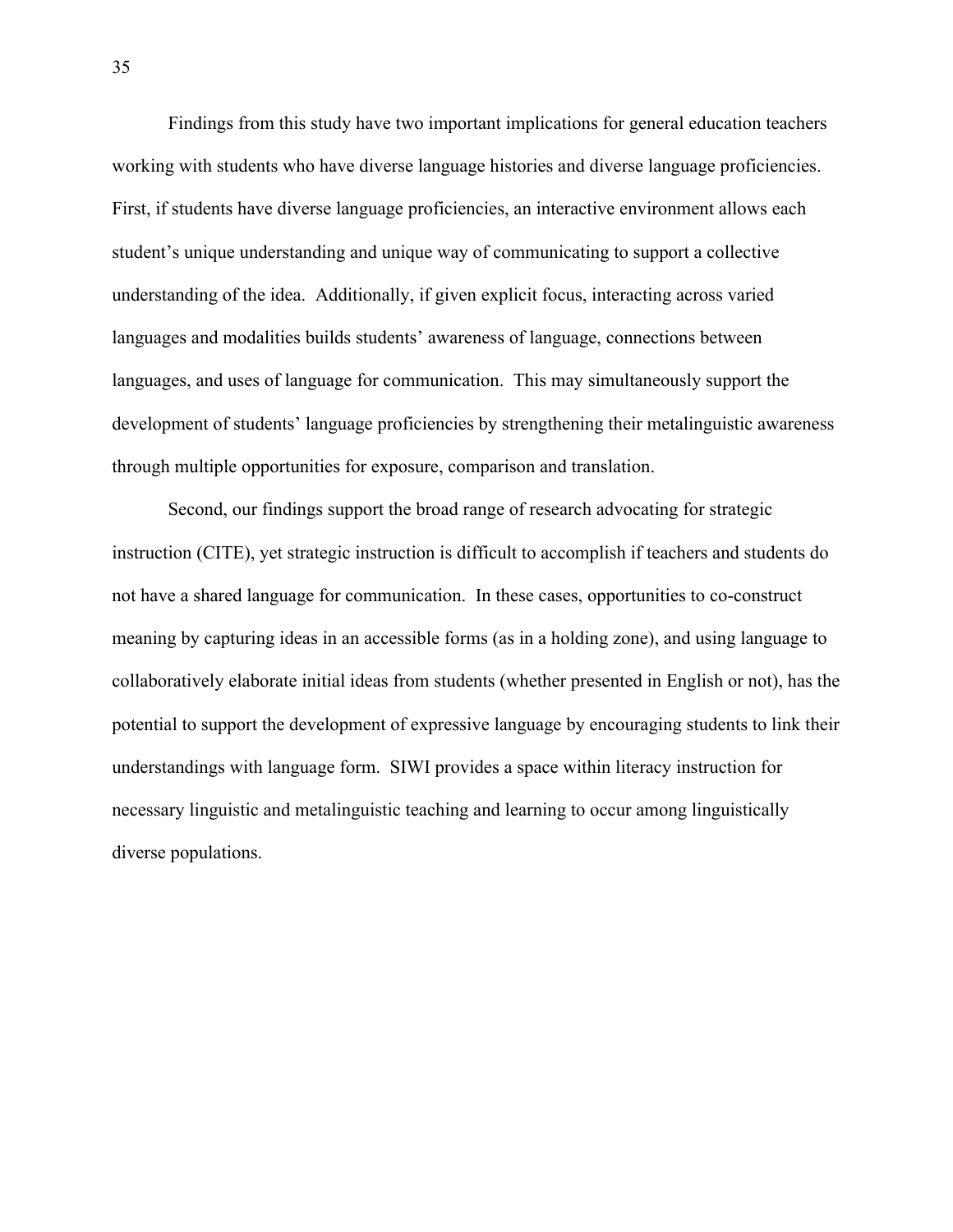#### **References**

- Adrian, A. (Ed.). (1995). *Linguistics: An introduction to language and communication*. 4th ed. Cambridge, MA: MIT Press.
- Allington, R., & Johnston, P. (2002). *Reading to learn: Lessons from exemplary 4th grade classrooms*. New York: Guilford Press.
- Antia, S. D., Reed, S., & Kreimeyer, K. H. (2005). Written language of deaf and hard-of-hearing students in public schools. *Journal of Deaf Studies and Deaf Education, 10*(3), 244-255. doi:10.1093/deafed/eni026.
- Clark, D. M., Gilbert, G., & Anderson, M. L. (2011). Morphological knowledge and decoding skills of deaf readers. *Psychology, 2*(2)*,* 109-116. doi:10.4236/psych.2011.22018
- Cummins, J. (1979). Linguistic interdependence and the educational development of bilingual children. *Review of Educational Research, 49*(2), 10-15. doi: 10.3102/00346543049002222
- Cummins, J. (1989). A theoretical framework of bilingual special education. *Exceptional Children, 56,* 111–119. Retrieved from http://psycnet.apa.org/index.cfm?fa=search.displayRecord&UID=1998-01947-002
- Cummins, J. (2006). *The Relationship between American Sign Language proficiency and English academic development: A review of the research.* Toronto: University of Toronto.
- Englert, C. S., Raphael, T. E., Anderson, L. M., Anthony, H. M., & Stevens, D. D. (1991). Making strategies and self-talk visible: Writing instruction in regular and special education classrooms. *American Educational Research Journal*, *28*(2), 337-372. Retrieved from http://www.aera.net/publications
- Englert, C. S., & Dunsmore, K. (2002). A Diversity of Teaching and Learning Paths: Teaching Writing in Situated Activity. In J. Brophy (Ed.), *Social constructivist teaching: Affordances and constraints*, (pp. 80-130). Boston: JAI Press.
- Englert, C. S., Mariage, T. V., & Dunsmore, K. (2006). Tenets of Sociocultural Theory in Writing Instruction Research. In C. A. MacArthur, S. Graham & J. Fitzgerald (Eds.), *Handbook of Writing Research*, (pp. 208-221). New York, NY: Guilford Press.
- Enns, C., & Zimmer, K. (2009). *Research study: Adapting the British Sign Language Receptive Skills Test into American Sign Language. Summary Report.* Retrieved from the University of Manitoba http://home.cc.umanitoba.ca/~ennscj/ASLtestsummary.pdf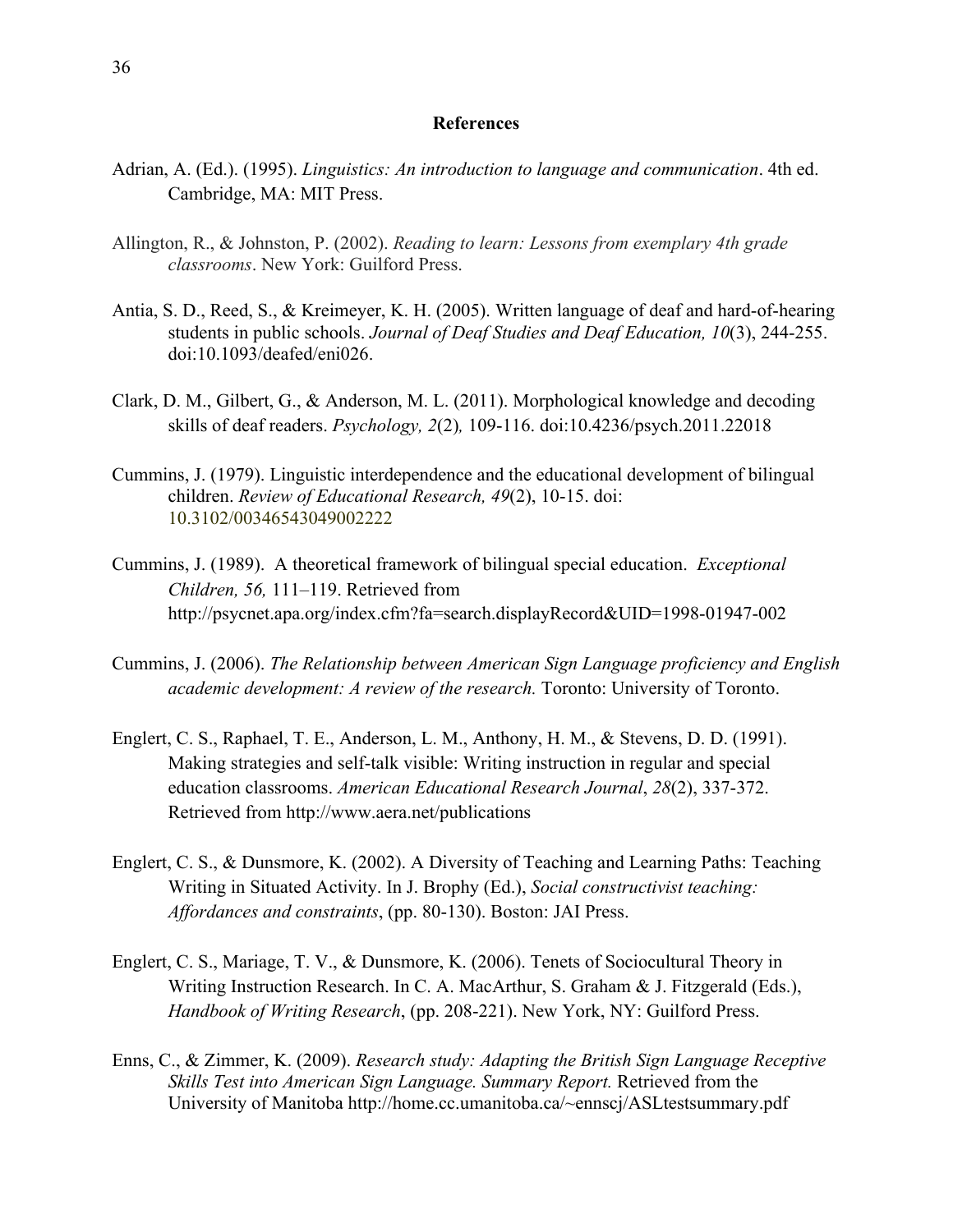- Gallaudet Research Institute. (2003, October 30). *Literacy and deaf students*. Retrieved August 17, 2005, from http://gri.gallaudet.edu/Literacy/index.html
- Goldin-Meadow, S., & Mayberry, R. I. (2001). How do profoundly deaf children learn to read? *Learning Disabilities Research & Practice*, *16*(4), 222-229. doi: 10.111/0938- 8982.00022
- Graham, S. (2006). Strategy Instruction and the Teaching of Writing: A Meta-analysis. In C. A. MacArthur, S. Graham & J. Fitzgerald (Eds.), *Handbook of Writing Research*, New York, NY: The Guilford Press.
- Hellwig, B. (2008). *ELAN Manual.* Retrieved from http://www.lat-mpi.eu/tools/elan
- Hinkel, E. (2001). Matters of cohesion in L2 academic texts. *Applied Language Learning, 12*(2), 111-132. Retrieved from Hinkel Homepage: http://www.elihinkel.org/downloads.htm
- Hoffmeister, R., Benedict, R., Henner, J., & Kim, K. (2012, February). *Current Information on American Sign Language Assessment Instrument (ASLAI)*. Research presented at the American Council of Educators for the Deaf and Hard of Hearing (ACEDHH), Jacksonville, FL.
- Hoffmeister, R., de Villiers, P., Engen, E., & Topol, D. (1998, November). English reading achievement and ASL skills in deaf students. *Proceedings of the 21st annual Boston University conference on language development.* Brookline, MA: Cascadilla Press.
- Hunt, K. (1965). *Grammatical structures written at three grade levels* (Report No. 3, Committee on Research). Champaign, IL: National Council of Teachers of English.
- Jackendoff, R. (1994). *Patterns in the mind*. New York, NY: BasicBooks.
- Johnson, R., Liddell, S., & Erting, C. (1989). *Unlocking the Curriculum: Principles for achieving access in deaf education*. Washington, DC: Gallaudet University, Gallaudet Research Institute.
- Krashen, S.D. (1994). The input hypothesis and its rivals. In N. C. Ellis (Ed.), *Implicit and explicit learning of languages* (pp. 45-77). London, UK: Academic Press Limited.
- Kuntz, M. (1998). Literacy and deaf children: The language question. *Topics in Language Disorders, 18*(4), 1-5.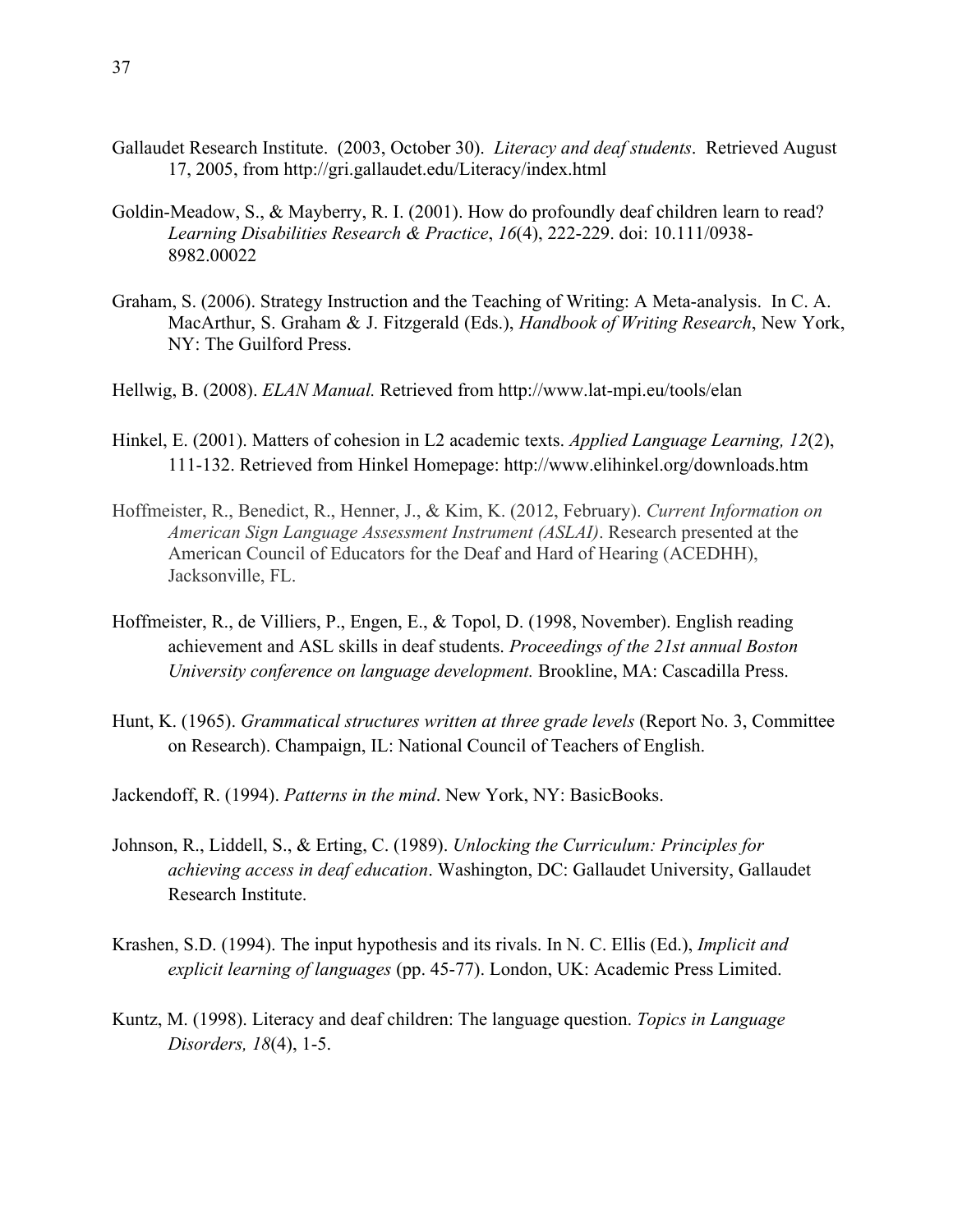- Loban, W. (1976). *Language development: Kindergarten through grade twelve*. Urbana, IL: National Council of Teachers of English.
- Luckner, J., & Handley, M. (2008). A summary of the reading comprehension research undertaken with students who are deaf or hard of hearing. *American Annals of the Deaf, 153*(1), 6-36. doi: 10.1353/aad.0.0006
- Luckner, J., Sebald, A., Cooney, J., Young, J., & Muir, S. G. (2006). An examination of the evidence-based literacy research in deaf education. *American Annals of the Deaf*, *150*(5), 443-456. doi: 10.1353/aad.2006.0008
- Mariage, T. V. (2001). Features of an interactive writing discourse: Conversational involvement, conventional knowledge, and internalization in "Morning Message". *Journal of Learning Disabilities,* 34, 172-196. doi: 10.1177/002221940103400206
- Marmor, G., & Pettito, L. (1979). Simultaneous communication in the classroom: How well is English grammar represented? *Sign Language Studies*, *3*, 99–136.
- Marschark, M., Lang, H. G., & Albertini, J. A. (2002). *Educating Deaf Students: From research to practice*. New York, NY: Oxford University Press.
- Marschark, M., Mouradian, V., & Halas, M. (1994). Discourse rules in the language productions of deaf and hearing children. *Journal of Experimental Child Psychology,* 57, 89-107. doi: 10.1006/jecp.1994.1005
- Mayer, C. (2010). The demands of writing and the deaf writer. In M. Marschark & P. Spencer (Eds.), *The Oxford Handbook of Deaf Studies, Language, and Education: Volume 2* (pp. 144-155). New York, NY: Oxford University Press.
- Mayer, C., Akamatsu, C. T., & Stewart, D. (2002). A model for effective practice: Dialogic inquiry with students who are deaf. *Exceptional Children, 68*(4), 485-502. Retrieved from http://journals.cec.sped.org/ec/
- Mayer, C., & Wells, G. (1996). Can the linguistic interdependence theory support a bilingualbicultural model of literacy education for deaf students? *Journal of Deaf Studies and Deaf Education,1*, 93-107. doi: 10.1093/oxfordjournals.deafed.a014290
- McAnally, P., Rose, S., & Quigley, S. (1994). *Language learning practices with deaf children.* Boston, MA: Little, Brown, and Co.
- Menendez, B. (2010). Cross-modal bilingualism: Language contact as evidence of linguistic transfer in sign bilingual education. *International Journal of Bilingual Education and Bilingualism, 12*(2), 201-223. doi: 10.1080/13670050903474101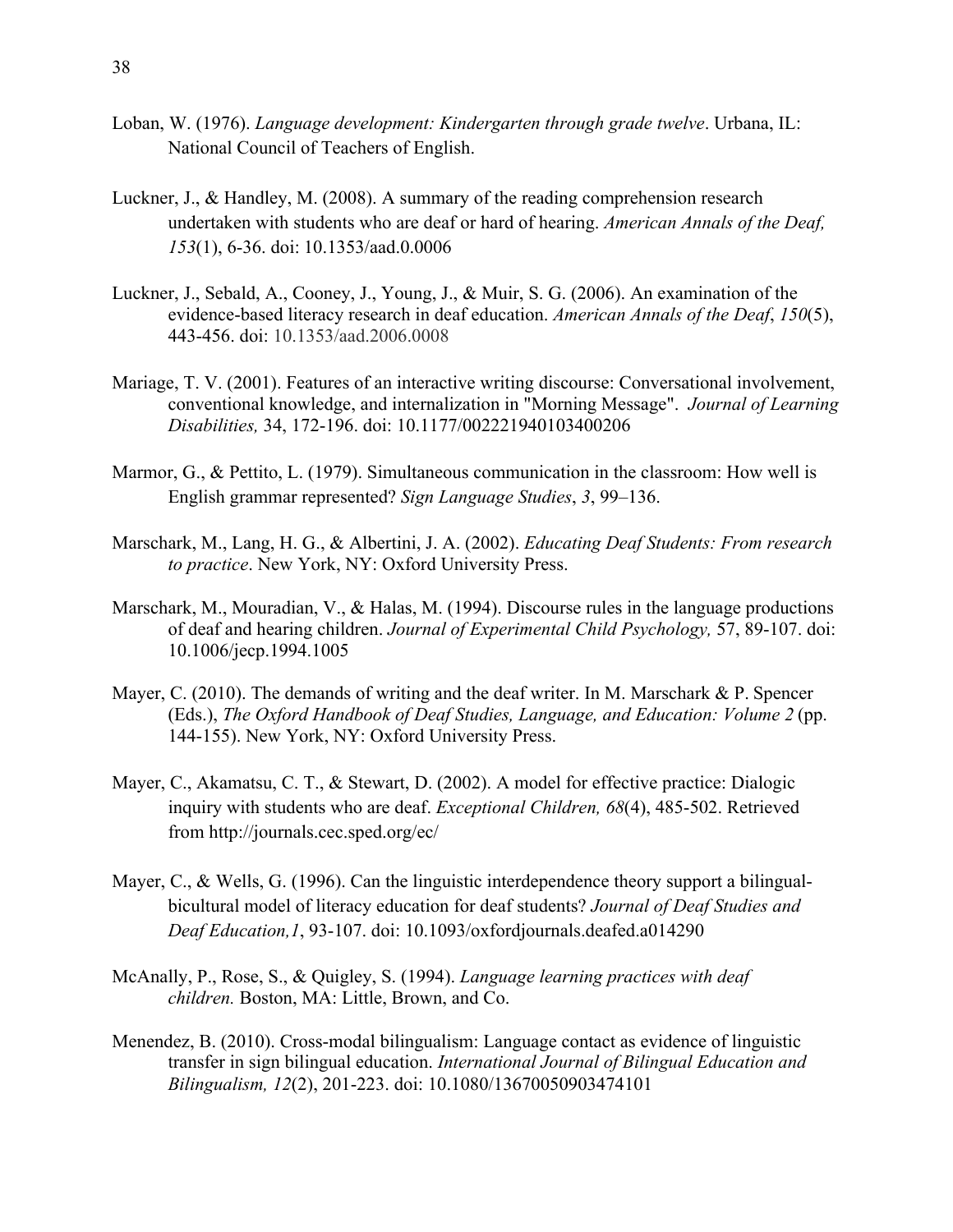- Moores, D. F. & Miller, M. S. (2001). Literacy publications: American Annals of the Deaf 1996 to 2000. *American Annals of the Deaf*, *146*(2), 77–80. doi:10.1353/aad.2012.0536.
- Musselman, C., Lindsay, P. H., & Wilson, A. K. (1988). An evaluation of recent trends in preschool programming for hearing-impaired children. *Journal of Speech and Hearing Disorders, 53,* 73-88. Retrieved from http://jshd.asha.org/
- Musselman, C. & Szanto, G. (1998). The written language of deaf adolescents: Patterns of performance. *Journal of Deaf Studies and Deaf Education*, *3*, 245-257. doi: 10.1093/oxfordjournals.deafed.a014354
- Niederberger, N., & Prinz, P. (2005). Does the knowledge of a natural sign language facilitate deaf children's learning to read and write?. *Enfance, 4*, 285-297. Retrieved from http://www.eric.ed.gov/
- Northern, J., & Downs, M. (1984). *Hearing in children* (3rd ed.). Baltimore, MD: Williams & Wilkins.
- Owens, R. (1995). *Language Disorders: A functional approach to assessment and intervention.*  (2nd ed.). Needham Heights, MA: Allyn & Bacon.
- Padden, C., & Ramsey, C. (1998). Reading ability in signing deaf children. *Topics in Language Disorders, 18*(4), 30-46. doi: 10.1097/00011363-199818040-00005
- Paul, R. (2001). *Language Disorders from Infancy through Adolescence: Assessment and intervention.* Second Edition. St. Louis, MO: Mosby-Year Book.
- Singleton, J., Supalla, S. J., Litchfield, S., & Schley, S. (1998). From sign to word: Considering modality constraints in ASL/English bilingual education. *Topics in Language Disorders 18*(4), 16-30. doi: 10.1097/00011363-19981804-00004
- Singleton, J. L., Morgan, D., DiGello, E., Wiles, J., & Rivers, R. (2004). Vocabulary use by low, moderate, and high ASL-proficient writers compared to hearing ESL and monolingual speakers. *Journal of Deaf Studies and Deaf Education,* 9, 86-103. doi: 10.1093/deafed/enh011
- Singleton, J. L. & Supalla, S. J. (2005). Assessing children's proficiency in natural signed languages. In M. Marschark & P. Spencer (Eds.), *The Oxford Handbook of Deaf Studies, Language, and Education: Volume 2* (pp. 144-155). New York, NY: Oxford University Press.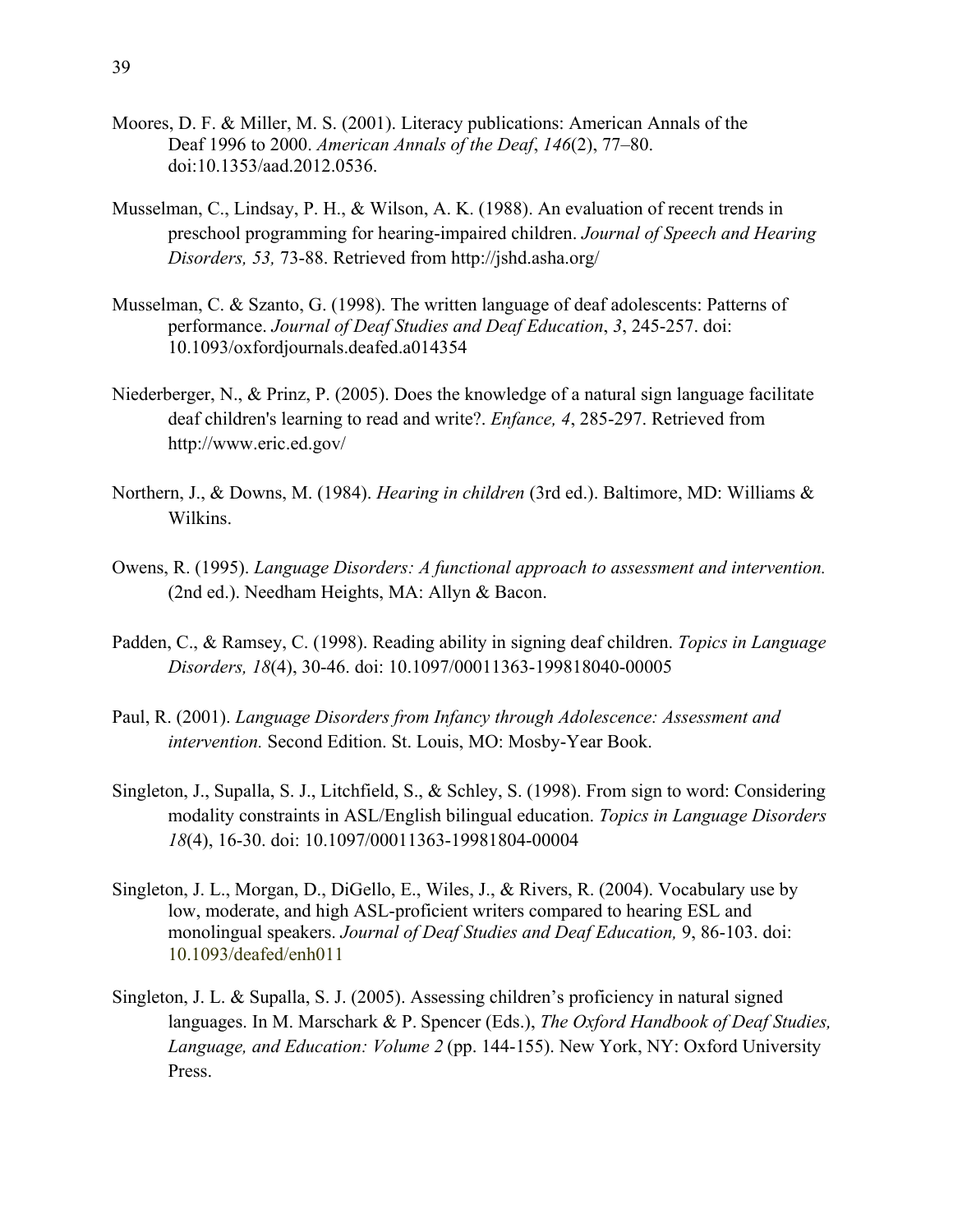- Spencer, L. J., Barker, B. A., & Tomblin, J. B. (2003). Exploring the language and literacy outcomes of pediatric cochlear implant users. *Ear & Hearing, 24*(3), 236-247. Doi: 10.1097/01.AUD.0000069231
- Strong, M., & Prinz, P. (1997). A study of the relationship between American Sign Language and English literacy. *Journal of Deaf Studies and Deaf Education, 2*, 37-46. Doi: 10.193/oxfordjournals.deafed.a014308
- Swisher, V. (1984). Signed input of hearing mothers to deaf children. *Language Learning*, *34*(2), 69–86. doi: 10.1111/j.1467-1770.1984.tb01004.x
- Vygotsky, L. (1987). Thinking and Speech (N. Minick, Trans.). (Orig. 1934) In R. W. Rieber & A. S. Carton (Eds.), *The Collected Works of L.S. Vygotsky. Volume 1: Problems of General Psychology* (pp. 37-285). New York, NY: Plenum Press.
- Vygotsky, L. (1989). *Thought and Language* (A. Kozulin, Trans.). (Orig. 1934) Cambridge, MA: The MIT Press.
- Wertsch, J. V. (1991). *Voices of the mind: A sociocultural approach to mediated action.*  Cambridge, MA: Harvard University Press.
- Wolbers, K. (2008). Strategic and Interactive Writing Instruction (SIWI): Apprenticing deaf students in the construction of English text. *ITL International Journal of Applied Linguistics, 156*, 299-326*.* doi:10.2143/ITL.156.0.2034441
- Wolbers, K. (2010). Using ASL and print-based sign to build fluency and greater independence with written English among deaf students. *L1-Educational Studies in Language and Literature, 10*(1), 99-125*.* Retrieved from http://www.ilo.uva.nl/development/L1EducationResearch/
- Wolbers, K., Dostal, H. & Bowers, L. (2012). "I was born full deaf." Written language outcomes after one year of Strategic and Interactive Writing Instruction (SIWI). *Journal of Deaf Studies and Deaf Education*. doi:10.1093/deafed/enr018
- Yoshinaga-Itano, C. & Downey, D. M. (1996). Development of school-aged deaf, hard-ofhearing, and normally hearing students' written language. *Volta Review, 98*(1), 3-7. Retrieved from http://listeningandspokenlanguage.org/TheVoltaReview/
- Yoshinaga-Itano, C., Snyder, L.S., & Mayberry, R. (1996). How deaf and normally hearing students convey meaning within and between written sentences. *Volta Review, 98*(1), 9- 38. Retrieved from http://listeningandspokenlanguage.org/TheVoltaReview/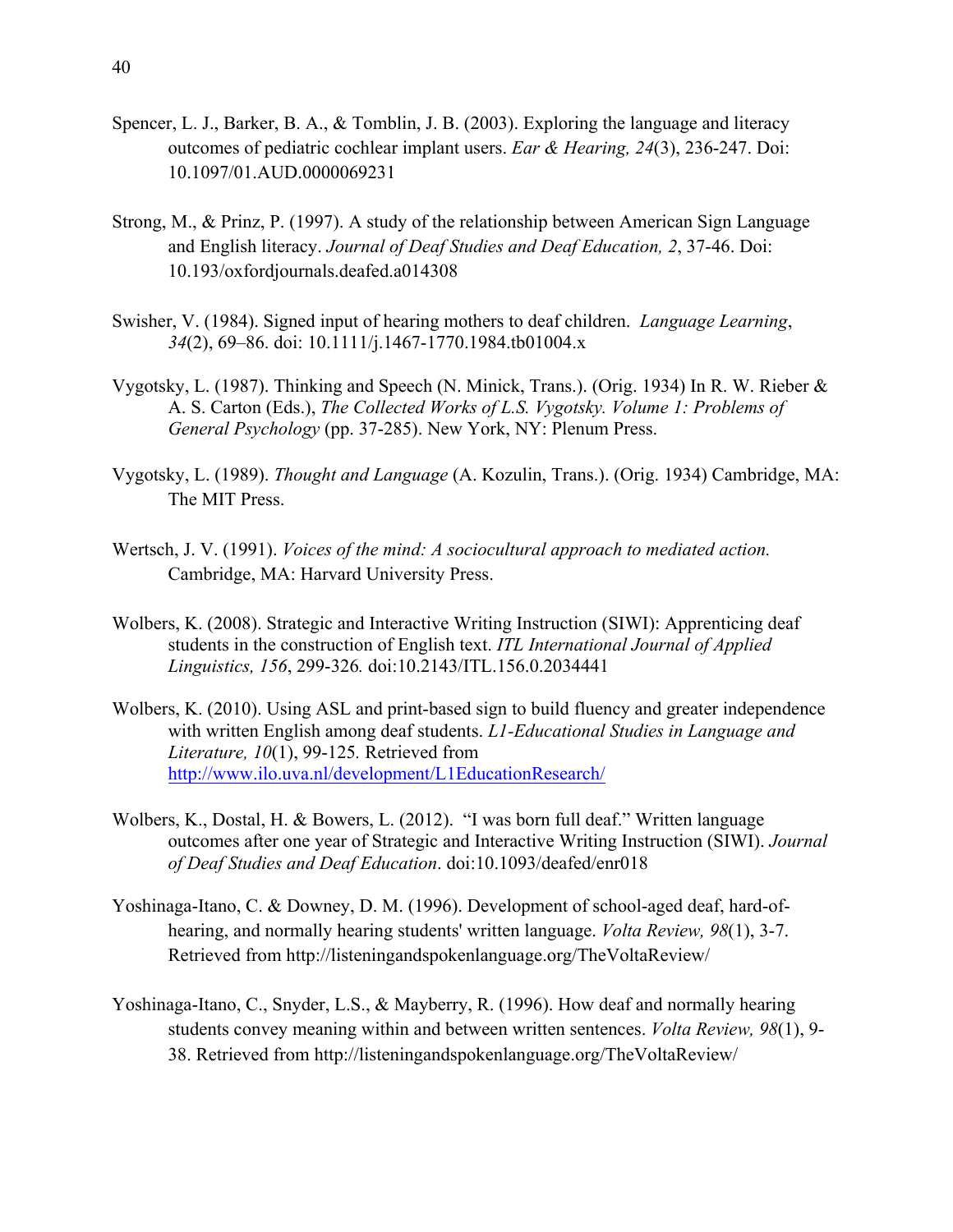# Appendix A

Lee's Writing Samples: An Example from the Lower Language Proficiency Group

Pre-study writing sample

I Two so Paly

Mid-study writing sample

Play in Go good And Two

Post-study writing sample

MoM sick Nurse 911 go go Justin DaD car Justin see MoM 2 day